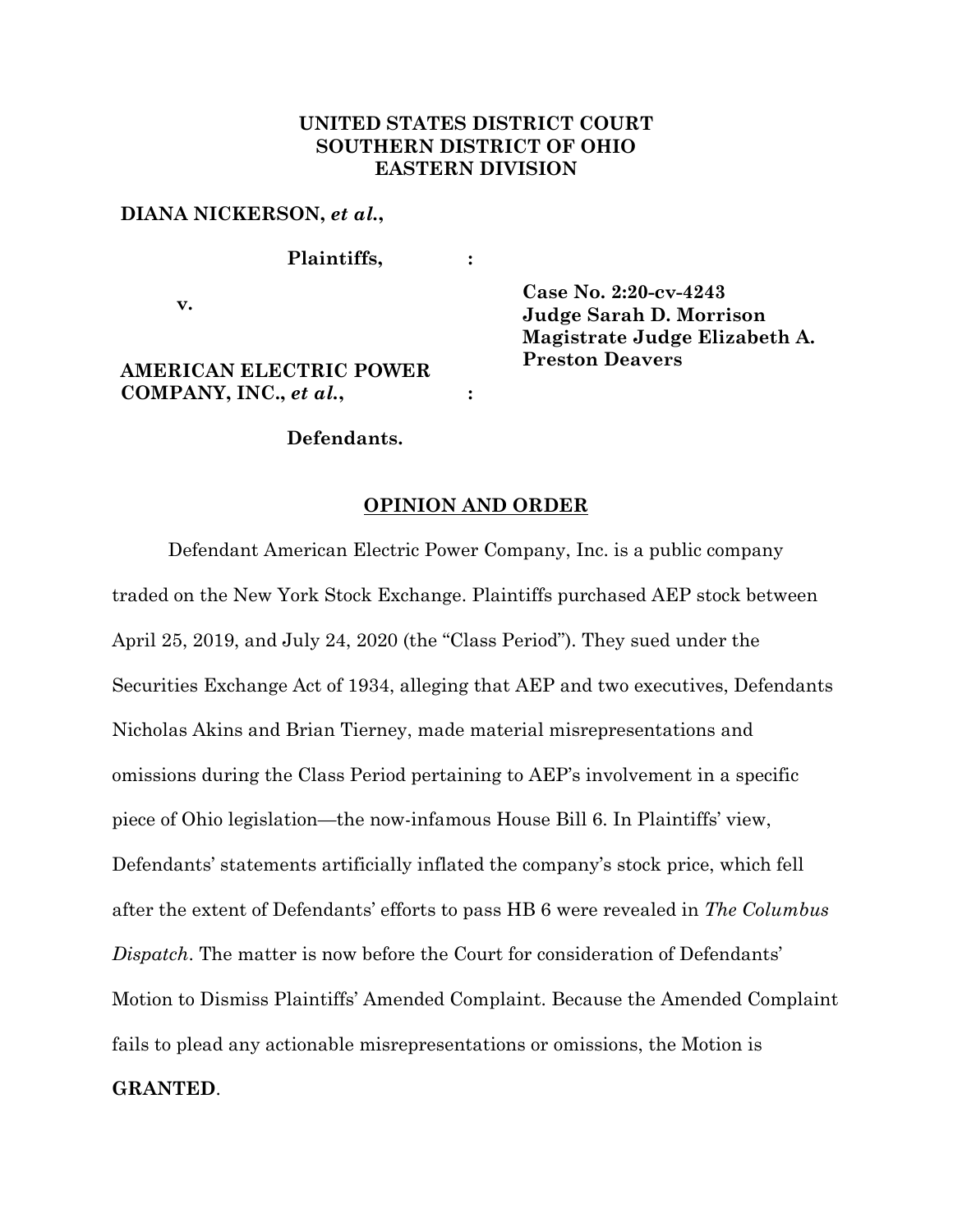#### **I. BACKGROUND**

This action was first filed on August 20, 2020. (ECF No. 1.) Nearly seven months later, Plaintiffs filed the operative Amended Complaint for Violations of the Federal Securities Laws. (Am. Compl., ECF No. 28.) Defendants then filed a Motion to Dismiss Plaintiffs' Amended Complaint. (Mot., ECF No. 29.) Plaintiffs have responded (Resp., ECF No. 30) and Defendants filed their reply (Reply, ECF No. 31). The parties appeared for oral argument on November 23, 2021. (*See* ECF No. 37.) The Motion is now ripe for consideration.

All well-pled factual allegations in the Amended Complaint are considered as true for purposes of the Motion to Dismiss. *See Gavitt v. Born*, 835 F.3d 623, 639–40 (6th Cir. 2016). The following summary draws from the allegations in that Amended Complaint, the documents integral to and incorporated therein, and certain other documents which are subject to judicial notice.

### **A. AEP and the OVEC Plants**

AEP is a public utility holding company that, through its subsidiaries, provides electricity across large swaths of the country. (Am. Compl., ¶ 27.) "AEP is one of America's largest generators of electricity, owning or operating about 24,000 megawatts of generating capacity in the United States." (*Id*.)

AEP is a part-owner of the Ohio Valley Electric Corporation ("OVEC"), which operates two coal-fired electricity generation plants along the Ohio River (the "OVEC Plants"). (*Id*., ¶ 29.) The OVEC Plants are not profitable, having sold electricity at a loss since 2012. (*Id*., ¶ 40.) As of 2019, "OVEC had approximately \$1.3 billion of debt . . . and reported only \$3 million in net income for the year." (*Id*.)

2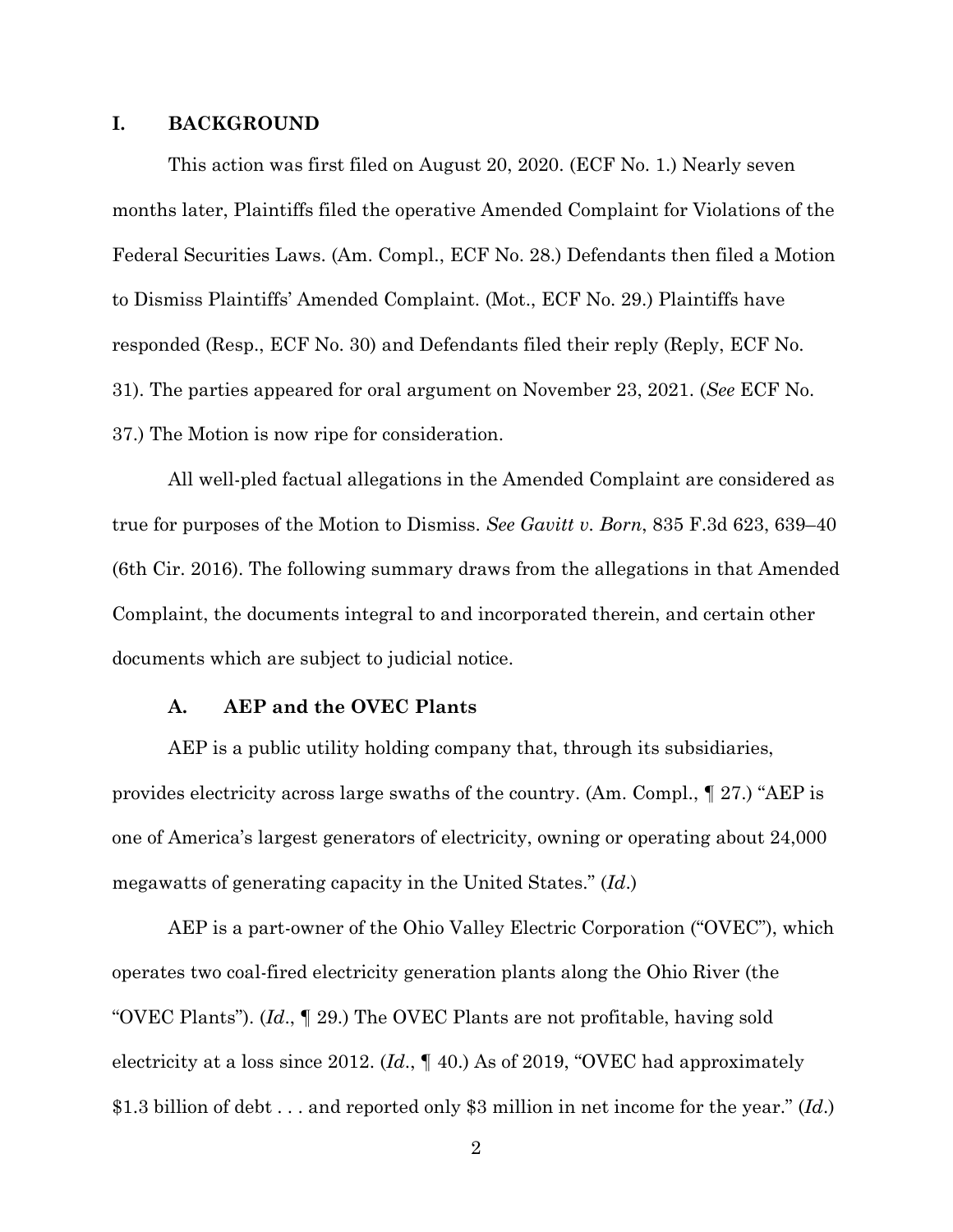OVEC's poor financial position posed a problem for AEP, its largest

shareholder. (*Id*., ¶ 30.) Under the Inter-Company Power Agreement (the "ICPA") governing OVEC ownership, OVEC owners are entitled to receive *and obligated to pay for* all OVEC generation capacity through 2040 in proportion to their participation ratios. (*Id*.) In other words, without some alternative agreement among the OVEC owners, AEP would carry a large portion of the cost of operating the unprofitable plants for decades into the future. (*Id*., ¶¶ 41–42.)

As early as 2013, AEP began pursuing a solution to this problem. (*Id*., ¶ 43.) AEP first sought cost recovery from the Public<sup>[1](#page-2-0)</sup> Utilities Commission of Ohio ("PUCO"). (*Id*., ¶¶ 43–44.) When that effort faltered in 2016, AEP was forced to record a \$2.3 billion impairment charge. (*Id*., ¶ 45–46.) While the legal challenges stemming from AEP's application to the PUCO were ongoing, Mr. Akins publicly declared:

[W]e [(AEP)] are looking for permanent support of the [agreement] that provides OVEC generation to AEP Ohio customers. The PUCO has previously approved our recovery of these costs, but we need to fortify this through legislation.

(*Id*., ¶ 50.) And so, AEP turned to the legislature.

House Bill 239 was introduced in the Ohio General Assembly in May 2017.

(*Id*., ¶ 52.) "As introduced, HB239 would provide nearly \$256.6 million in subsidies to the OVEC Plants to be recovered annually from ratepayers for the 24-year period of 2017–2040." (*Id*.) The bill died in committee. (*Id*.)

<span id="page-2-0"></span><sup>1</sup> The Amended Complaint incorrectly identifies this body as the *Political* Utilities Commission of Ohio. (Am. Compl., ¶ 35.) Whether a Freudian slip or an intentional aspersion, the Court will use the Commission's proper name.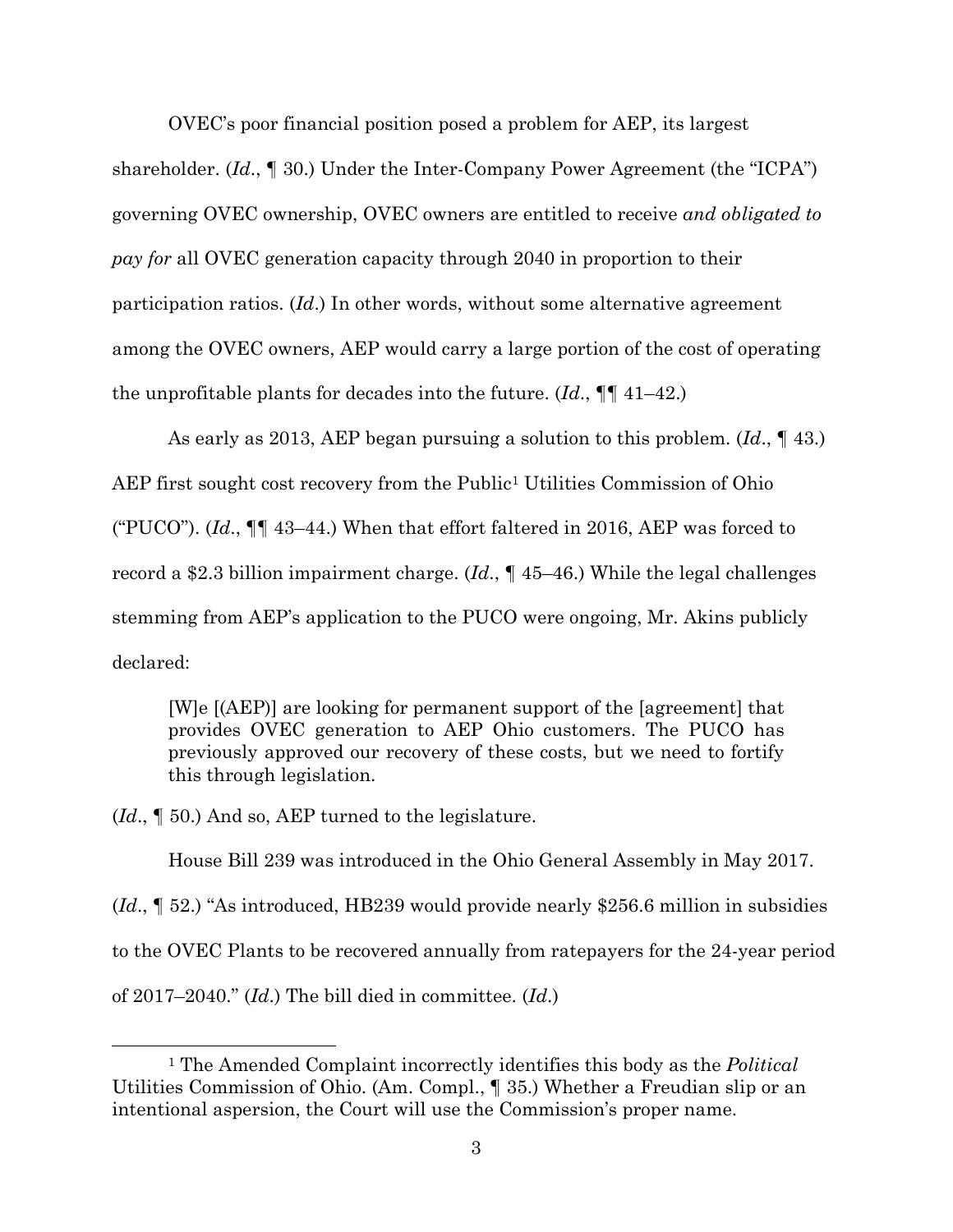In Plaintiffs' view, "AEP's only option" at that point was to "secretly funnel[]"

hundreds of thousands of dollars in "dark money" to then-Speaker of the Ohio

House of Representatives Larry Householder as bribe payments for passing

legislation that included cost recovery for the OVEC Plants. (*Id*., ¶¶ 53, 61.)

## **B. House Bill 6**

HB 6 was first introduced in the Ohio House of Representatives on April 12,

2019. (Resp. Ex. 1, ¶ 111, ECF No. 30-2.)

HB 6 creates the Ohio Clean Air Program, which allows nuclear or solar clean air resources to apply to be certified clean air resources, and therefore, eligible for a subsidy of \$9 per megawatt hour produced. In order to pay for the subsidy, the Ohio Air Quality Development Authority, which is tasked with administering the Ohio Clean Air Program, will institute and collect a monthly fixed charge to all residential, commercial, industrial, and large consumers. The fixed fee is projected to produce \$140 million annually for the first year, then \$200 million annually thereafter.

(*Id*.) By the time the bill was signed into law on July 23, 2019, it provided for OVEC

cost recovery through 2030. (Allen Decl. Ex. 2, PAGEID # 619, ECF No. 29-4.)

## **C. Federal Charges**

HB 6 has since become synonymous with scandal. Larry Householder, Jeffrey

Longstreth, Neil Clark, Matthew Borges, Juan Cespedes, and Generation Now were

all indicted by a federal grand jury on racketeering and corruption charges related

to its passage. (*Id*., ¶¶ 1, 249. *See also* Am. Compl., ¶ 1; *United States v.* 

*Householder*, No. 1:20-cr-00077-TSB (S.D. Ohio, filed on July 30, 2020).) Mr.

Longstreth, Mr. Cespedes, and Generation Now have all pled guilty. (Am. Compl.,

¶¶ 76–78.)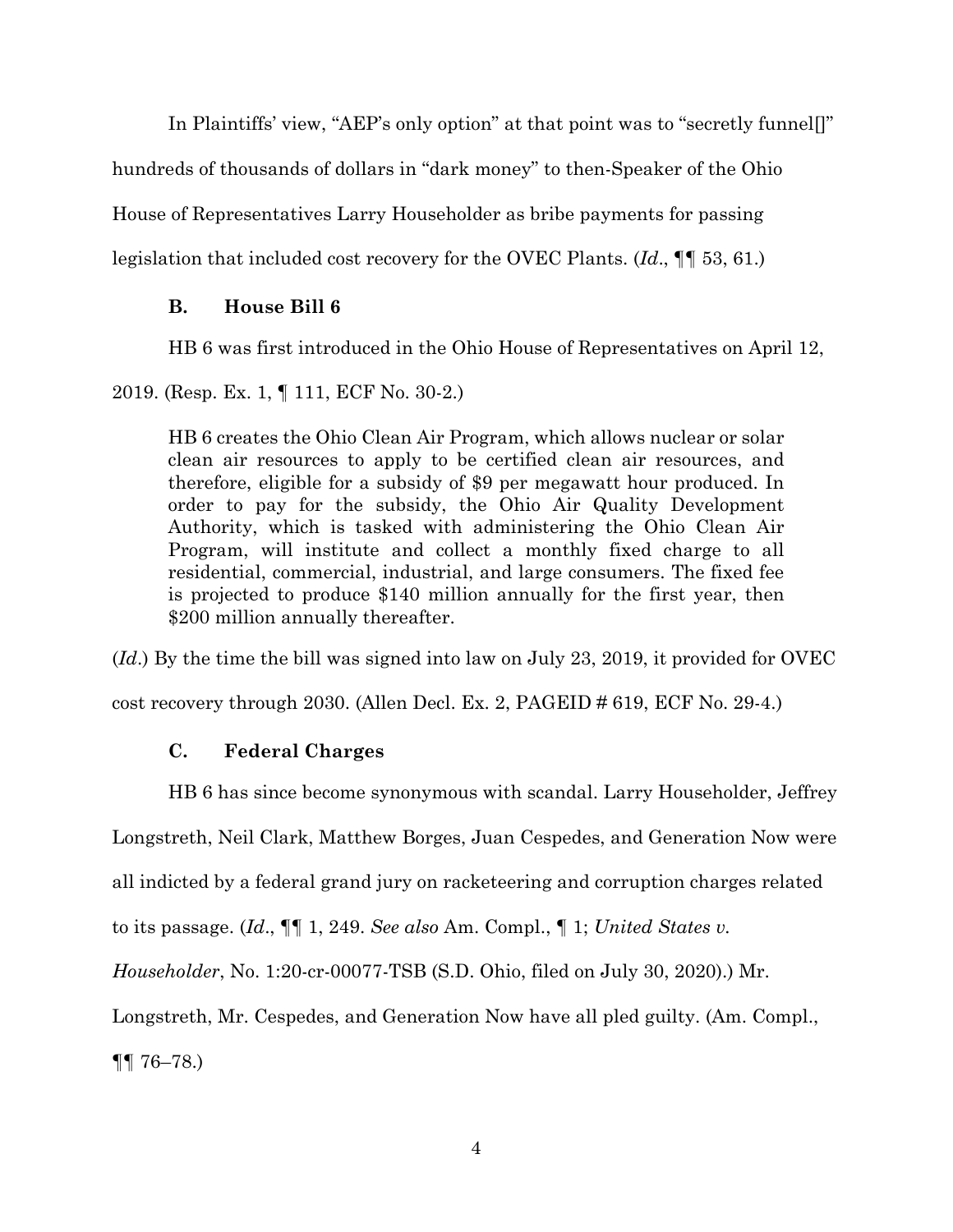An Affidavit filed in the criminal case describes the basis for the charges as

follows:

[F]rom March 2017 to March 2020, [the criminal defendants, known as "Householder's Enterprise,"] received approximately \$60 million from [FirstEnergy Corp.[2\]](#page-4-0) entities, paid through Generation Now and controlled by Householder and the Enterprise. In exchange for payments from [FirstEnergy], Householder's Enterprise helped pass House Bill 6, legislation described by an Enterprise member as a billiondollar "bailout" that saved from closure two failing nuclear power plants in Ohio affiliated with [FirstEnergy]. The Enterprise then worked to corruptly ensure that HB 6 went into effect by defeating a ballot initiative. To achieve these ends, and to conceal the scheme, Householder's Enterprise passed money received from [FirstEnergy] affiliates through multiple entities that it controlled [including Generation Now and Coalition for Growth & Opportunity]. Householder's Enterprise then used the bribe payments to further the goals of the Enterprise, which include: (1) obtaining, preserving, and expanding Householder's political power in the State of Ohio through the receipt and use of secret payments; (2) enriching and benefitting the enterprise, its members, and associates; and (3) concealing, and protecting purposes (1) and (2) from public exposure and possible criminal prosecution.

(Resp. Ex. 1, ¶ 9.) Mr. Longstreth admitted that Generation Now was used "as a mechanism to receive undisclosed donations to benefit HOUSEHOLDER and to advance HOUSEHOLDER's efforts to become Speaker of the Ohio House of Representatives." (Am. Compl., ¶ 76.) Mr. Cespedes further admitted to orchestrating payments to Generation Now "in return for specific official action by Householder relating to the passage and preservation of" HB 6 and to defeat the subsequent ballot initiative seeking its repeal. (*Id*., ¶ 77.)

<span id="page-4-0"></span><sup>2</sup> Although identified by the pseudonym "Company A" in the Affidavit, FirstEnergy Corp. has since acknowledged its role in a Deferred Prosecution Agreement entered into with the United States Attorney's Office for the Southern District of Ohio. *United States v. FirstEnergy Corp.*, 1:21-cr-00086-TSB (S.D. Ohio, filed on July 22, 2021).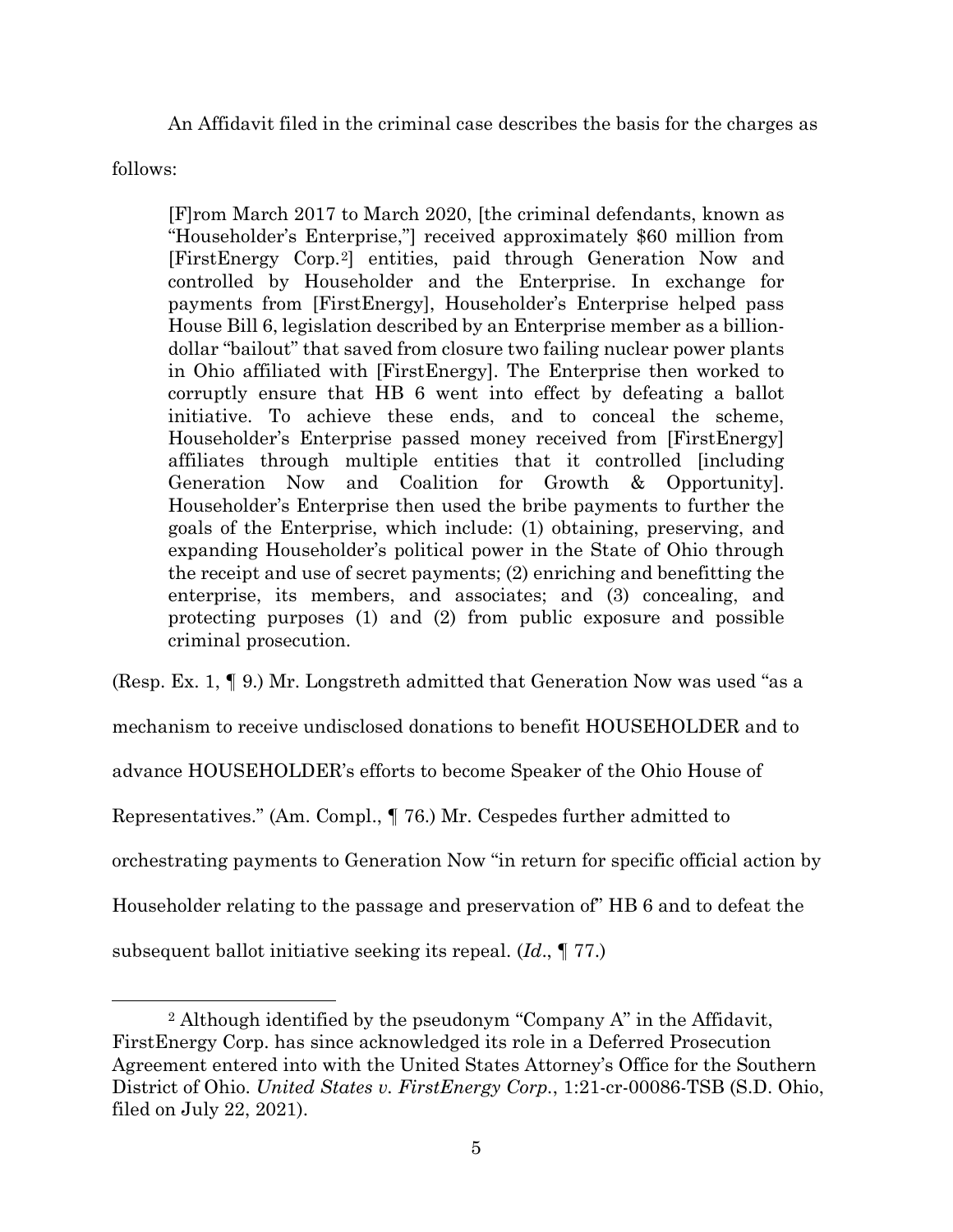#### **D. AEP Lobbying**

While HB 6 made its way through the General Assembly, AEP deployed significant resources advocating for the bill to include certain favorable provisions. AEP's Vice President of External Affairs, Tom Froehle, provided interested party testimony on the bill's initial draft on April 23, 2019 (Allen Decl. Ex. 18, ECF No. 29-20), sent a letter to the Ohio House expressing AEP's support for the thencurrent draft on May 22, 2019 (Allen Decl. Ex. 19, ECF No. 29-21), and provided written testimony to the Ohio Senate advocating re-inclusion of OVEC cost recovery into the bill on June 27, 2019 (Allen Decl. Ex. 6, ECF No. 29-8). In addition, all ten lobbyists employed by AEP from January through August 2019 filed statements disclosing "active advocacy" on HB 6 during that period. (Allen Decl. Ex. 14, ECF No. 29-16; Ex. 15, ECF No. 29-17; Ex. 16, ECF No. 29-18; Ex. 17, ECF No. 29-19.)

AEP also contributed to Empowering Ohio's Economy ("EOE"), a "social welfare" organization exempt from tax under 26 U.S.C. § 501(c)(4). (Am. Compl., ¶ 56.) Between 2015 and 2020, AEP contributed nearly \$9 million to the organization. (*Id*.) AEP was the sole contributor to EOE and both Mr. Froehle and James B. Hadden ("an attorney who represented AEP in the past") served on its Board of Directors. (*Id*., ¶¶ 7, 56.) Notably, EOE contributed \$200,000 to Coalition for Growth & Opportunity and \$100,000 to Generation Now in 2017; \$50,000 to Generation Now in 2018; and \$550,000 to Generation Now in 2019. (*Id*., ¶ 57.) AEP did not publicly disclose its contributions to EOE before July 2020. [3](#page-5-0) (*Id*., ¶¶ 13, 83.)

<span id="page-5-0"></span><sup>3</sup> Neither the Tax Code nor the Treasury Regulations establish an affirmative right for a 501(c)(4) contributor to remain anonymous. But, as a matter of practice,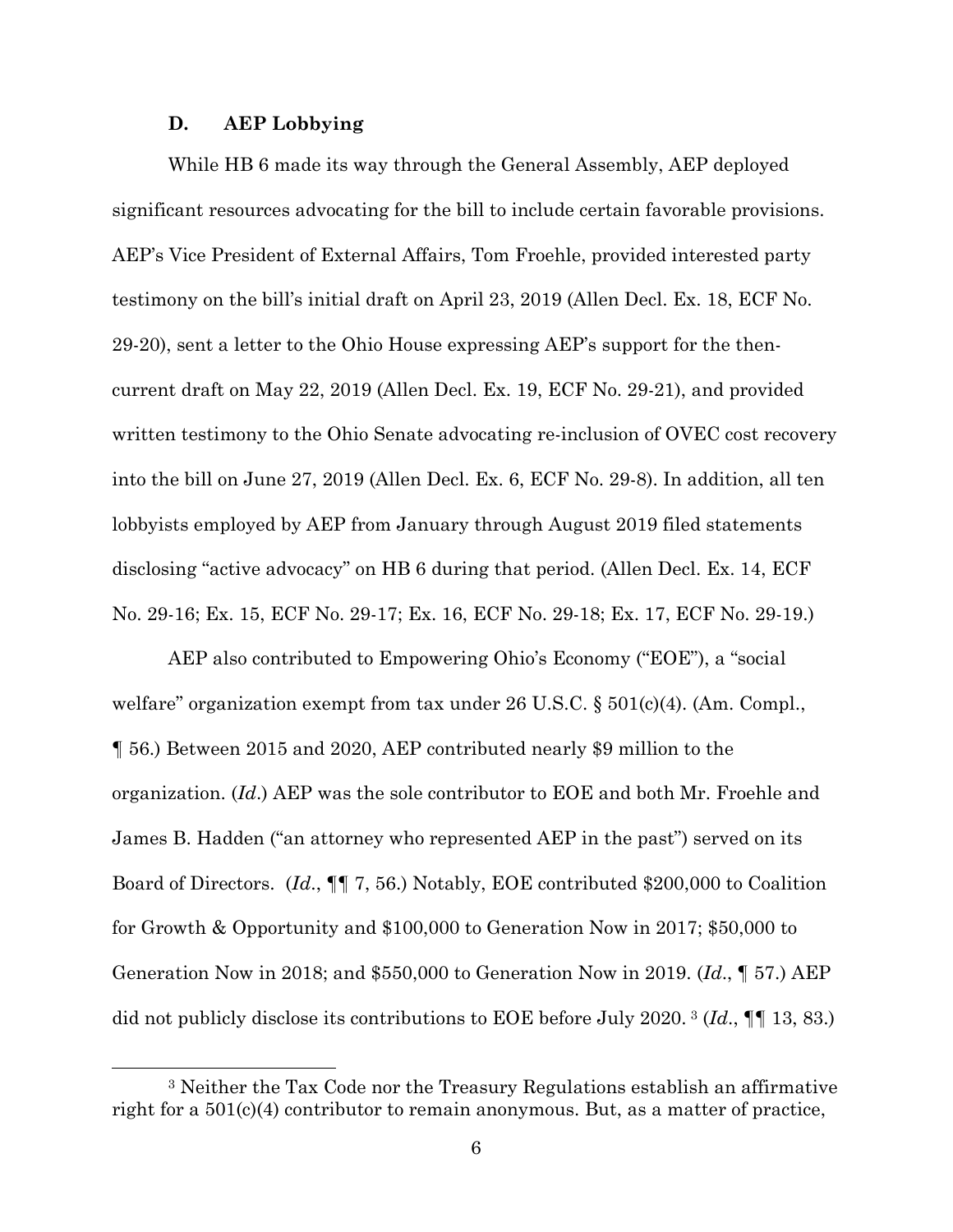## **E. Alleged False or Misleading Statements and Omissions**

Plaintiffs allege that Defendants made the following "materially false and

misleading statements" during the Class Period:

# **1. Q1 19 Earnings Call**

On the April 25, 2019 AEP earnings call, Mr. Tierney stated:

# *Mr. Tierney's Prepared Remarks*

Now to the Ohio clean air fund legislation. The company is supportive of the Ohio House leadership's focus and efforts on addressing key energy policy issues that have plagued the state for years. In order for the legislation to benefit all Ohio customers, there are certain issues that must be addressed.

First, an elimination of the renewable portfolio standard should be replaced with the opportunity for utilities to voluntarily develop economic renewable resources in the state. In addition, contracts entered into under the existing renewable portfolio standard must be grandfathered so as to not punish utilities who are compliant with Ohio law.

Second, in regards to energy efficiency. AEP is concerned about a rapid elimination of EE programs that have benefited our customers for many years. In lieu of immediate elimination of EE programs, previously approved plans should be phased out over the next several years. We look forward to working with lawmakers during the process to achieve a balanced energy bill that provides benefits to all Ohio customers.

(*Id*., ¶ 54.)

the structure affords contributors with a level of privacy. Before May 27, 2020, all 501(c)(4) organizations were required to report to the IRS contribution amounts, along with names and addresses of substantial (> \$5,000) contributors, on the Form 990, Schedule B, *see* 26 C.F.R. § 1.6033-2(a)(2)(ii)(f), but the Scheduled B was not made public. (As of May 27, 2020,  $501(c)(4)$  organizations are no longer required to report substantial contributors' names and addresses.) Nonetheless,  $501(c)(4)$ organizations are one of a number of groups referred to in the campaign finance realm as "dark money" groups. *See* Daniel P. Tokaji & Renata E. B. Strause, The New Soft Money: Outside Spending in Congressional Elections, at 51 (2014), archived at http://perma.cc/7HNN-S2LX.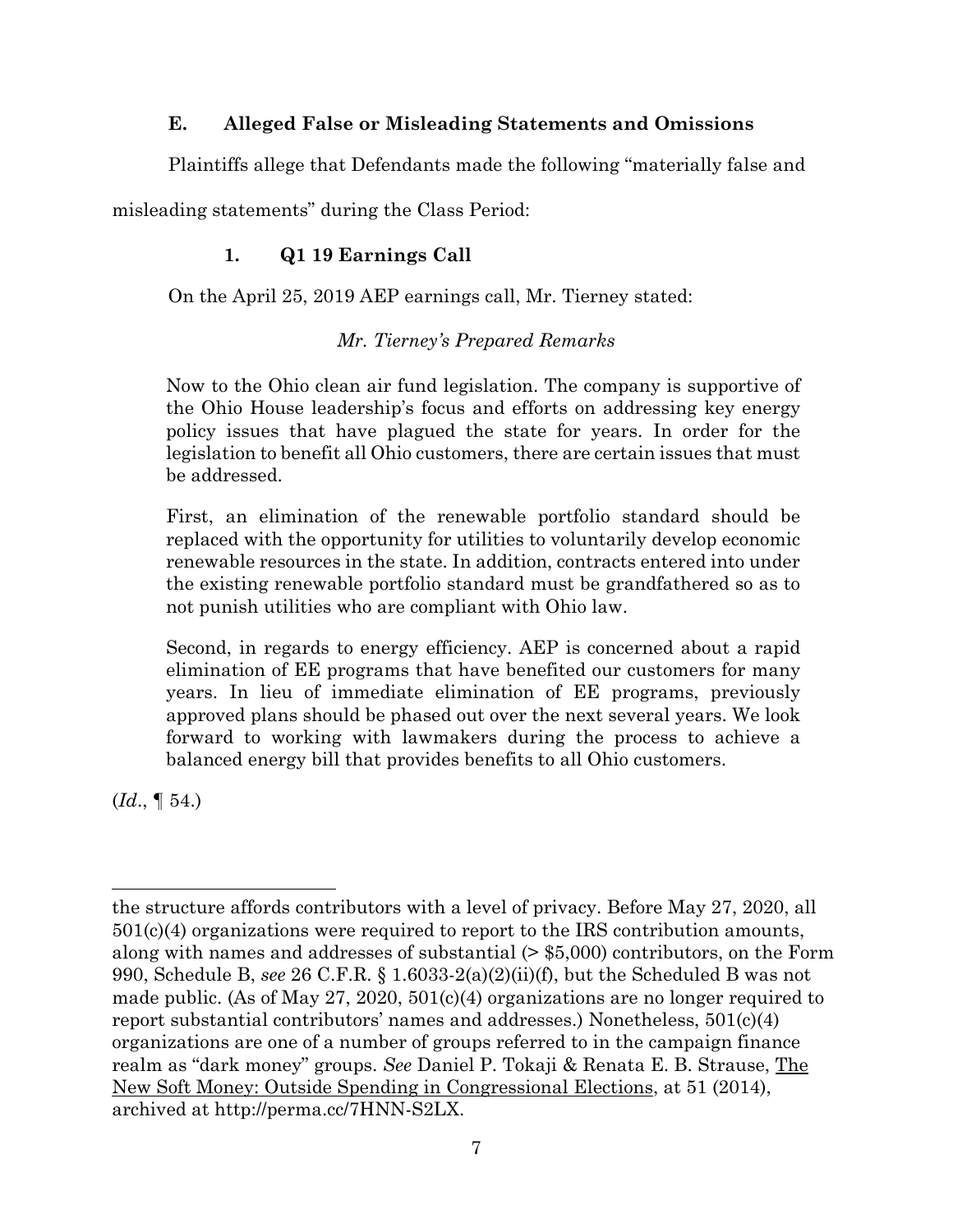Analyst:

And then with respect to the Ohio legislation, previously, you guys, I think, had concerns about AEP utility ratepayers paying for other companies' nuclear plants. How do you guys feel about HB 6 as it currently stands? I mean I know you raised a couple of the issues in your prepared remarks this morning. Can you just give a little more color on that?

Mr. Tierney:

So we think if there's a full package where all of Ohio customers can benefit, then it's a worthy effort. If it's just a bailout for one company or another, it's not as beneficial to all Ohio customers. So there needs to be a full package of things that get addressed. And energy efficiency, the renewable portfolio standard, ability of utilities to invest in renewables going forward are all important things that need to be in the bill. And if they're not, it's not as beneficial for ratepayers in the state.

(*Id*., ¶ 55.)

Plaintiffs allege that Mr. Tierney "concealed that the primary driver for

AEP's lack of support for HB6 (as introduced in the House on April 12, 2019) was

the lack of any cost-recovery provision governing AEP's own coal-fired plants." (*Id*.,

¶ 56.) In other words, that AEP "was not concerned about 'a bailout for one

company' . . . provided that it too was included in that bailout." (*Id*.) Plaintiffs

further allege that Mr. Tierney "concealed that Defendants were violating AEP's

own policy [on Corporate Political Contributions] to secure cost-recovery for its coal-

fired plants" by making "substantial contributions to Householder's criminal

enterprise . . . through its EOE non-profit[.]" (*Id*.)

### **2. 2019 Corporate Accountability Report**

On May 9, 2019, AEP published its annual Corporate Accountability Report, which included the following: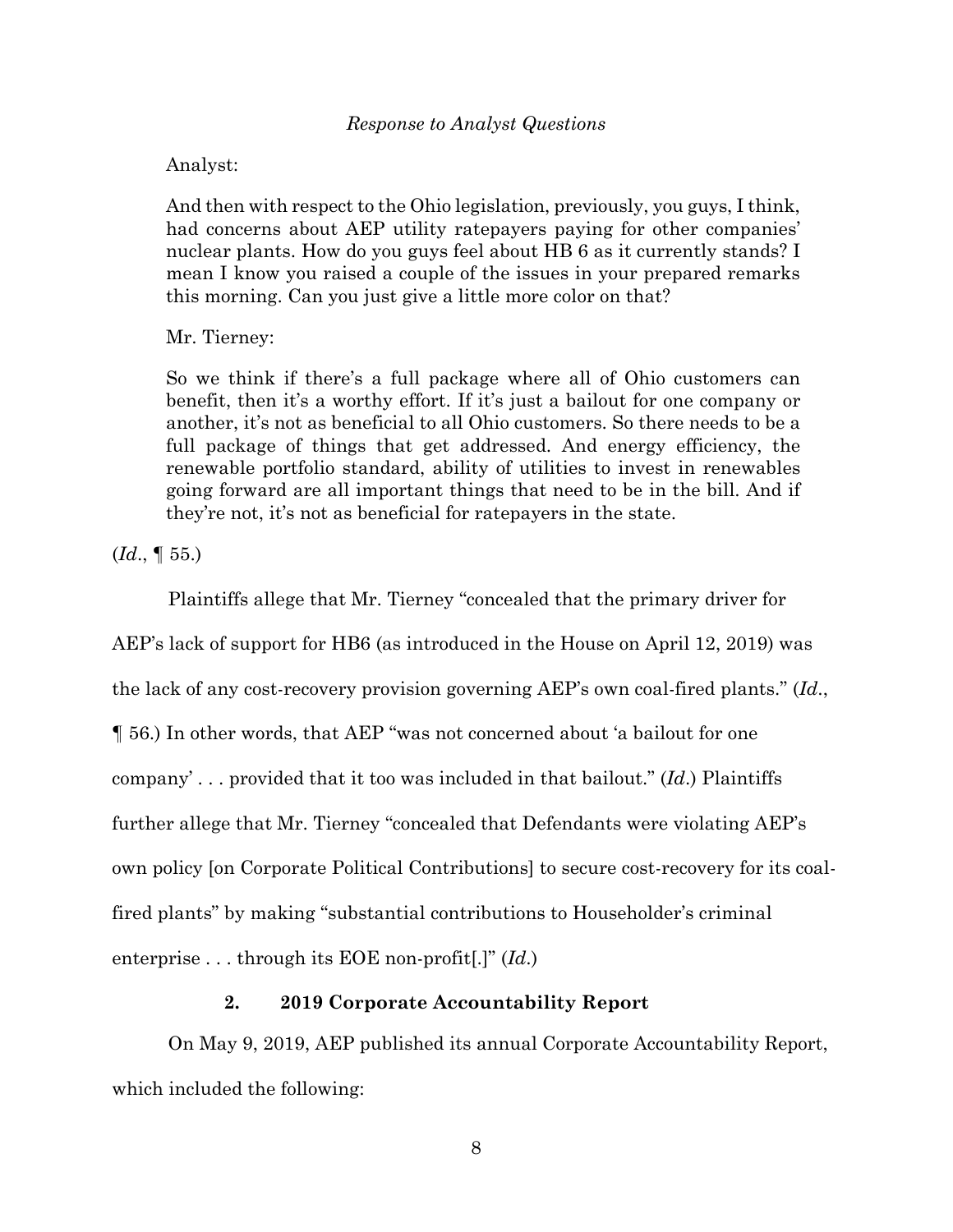### **Lobbying and Political Contributions**

\* \* \*

The investments needed to modernize the power grid are in the billions of dollars, and the stakes have never been higher. *To understand the policies and regulations that could affect our business, we participate in a number of organizations, lobby on our customers' behalf and contribute to political candidates, where allowed by law.*

*Each year, AEP publicly discloses lobbying activities and political contributions.* We also annually report on the portions of membership dues paid to organizations such as the U.S. Chamber of Commerce and Edison Electric Institute (EEI) that go toward lobbying. We post our lobbying policy online and we discuss political contributions annually with AEP's Board of Directors' Committee on Directors and Corporate Governance.

\* \* \*

*We believe in transparency and active participation in public debate. Our experience is that open, candid discussion and a goodfaith attempt to reach common ground is the best way to do business.*

(*Id*., ¶ 58) (emphasis in original).

In Plaintiffs' view, these statements "were materially false and misleading when made." (*Id.*,  $\llbracket$  59.) Plaintiffs allege that, by "secretly contributing \$900,000 to

Householder's criminal enterprise, which funded Householder and political

candidates aligned with Householder who would support HB6[,]" AEP was not

transparent about its political contributions—and was not engaging in that conduct

for the stated purpose of "understand[ing] the policies and regulations that could

affect [its] business[.]" (*Id*.)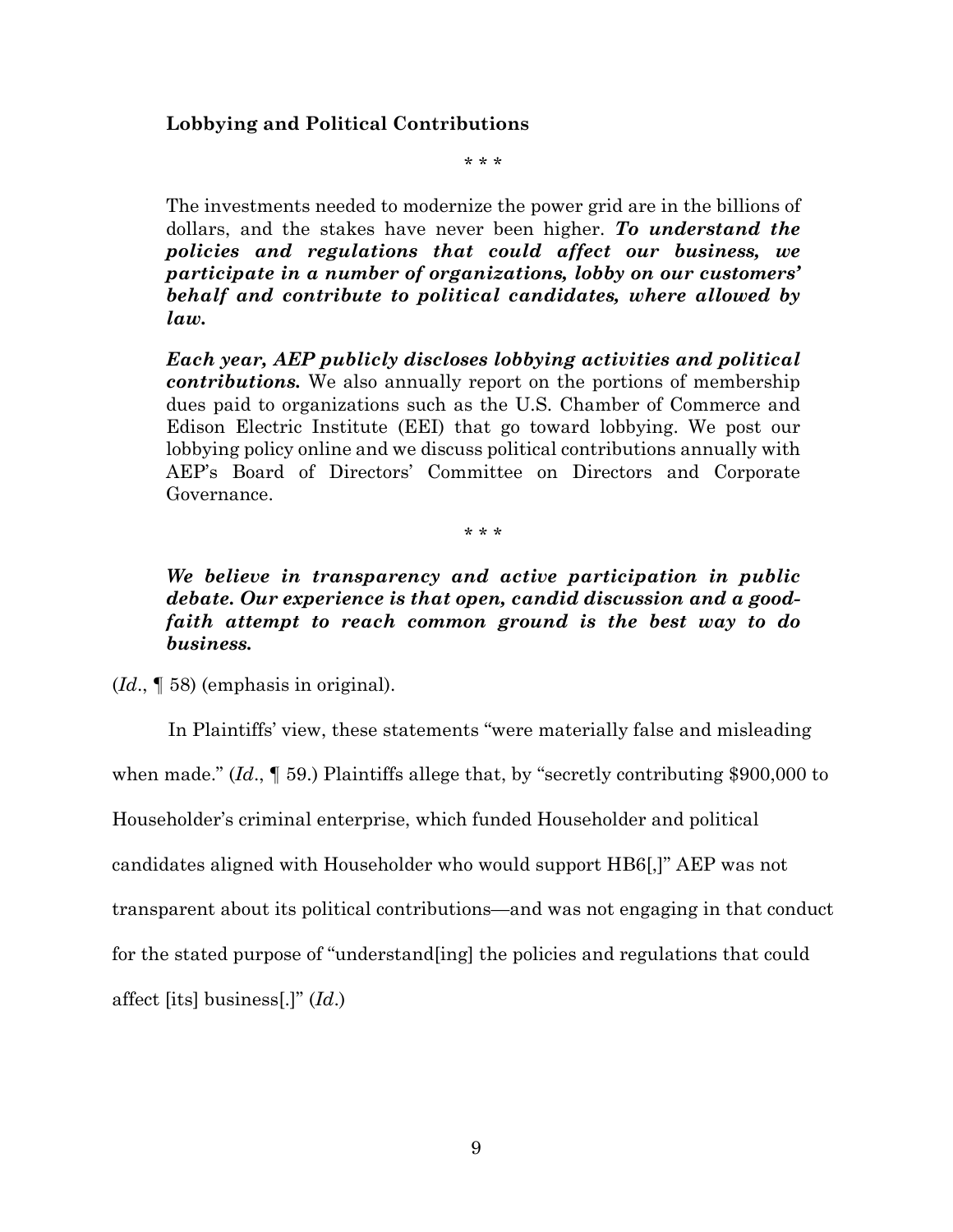#### **3. Q2 19 10-Q**

AEP filed its 10-Q for the second quarter of 2019 on July 25, 2019. It stated,

in part:

In July 2019, clean energy legislation which offers incentives for powergenerating facilities with zero- or reduced carbon emissions was signed into law by the Ohio Governor. The clean energy legislation phases out current energy efficiency and renewable mandates after 2020 and 2026, respectively. The bill also provides for the recovery of existing renewable energy contracts on a bypassable basis through 2032 and includes a provision for recovery of certain legacy generation resources which will be allocated to all electric distribution utilities on a non-bypassable basis. *Management is analyzing the impact of this legislation and at this time cannot estimate the impact on results of operations, cash flows or financial condition.*

(*Id*., ¶ 60) (emphasis in original).

Plaintiffs allege that these statements were materially false and misleading.

(*Id*., ¶ 61.) First, because "AEP, in fact, was able to estimate the impact of the

legislation on its financial results, at least with respect to coal-fired cost recovery"

and that "[d]ocuments uncovered in governmental investigations demonstrate that

AEP actually calculated how HB6 would impact AEP's financial performance[.]"(*Id*.)

And second, because the statements "created the misleading impression that AEP

was not behind HB6's cost-recovery provisions, when in fact it was a driving force of

the amendment that brought coal-fired cost recovery into HB6." (*Id*.)

#### **4. Q2 19 Earnings Call**

AEP held its second quarter earnings call on the same day the 10-Q was filed.

Mr. Akins gave the following prepared remarks on that call:

*Now onto the next hot issue, the Ohio House Bill 6 legislation.* Governor DeWine earlier this week signed legislation that will provide support to the nuclear units in Ohio as well as support for the OVEC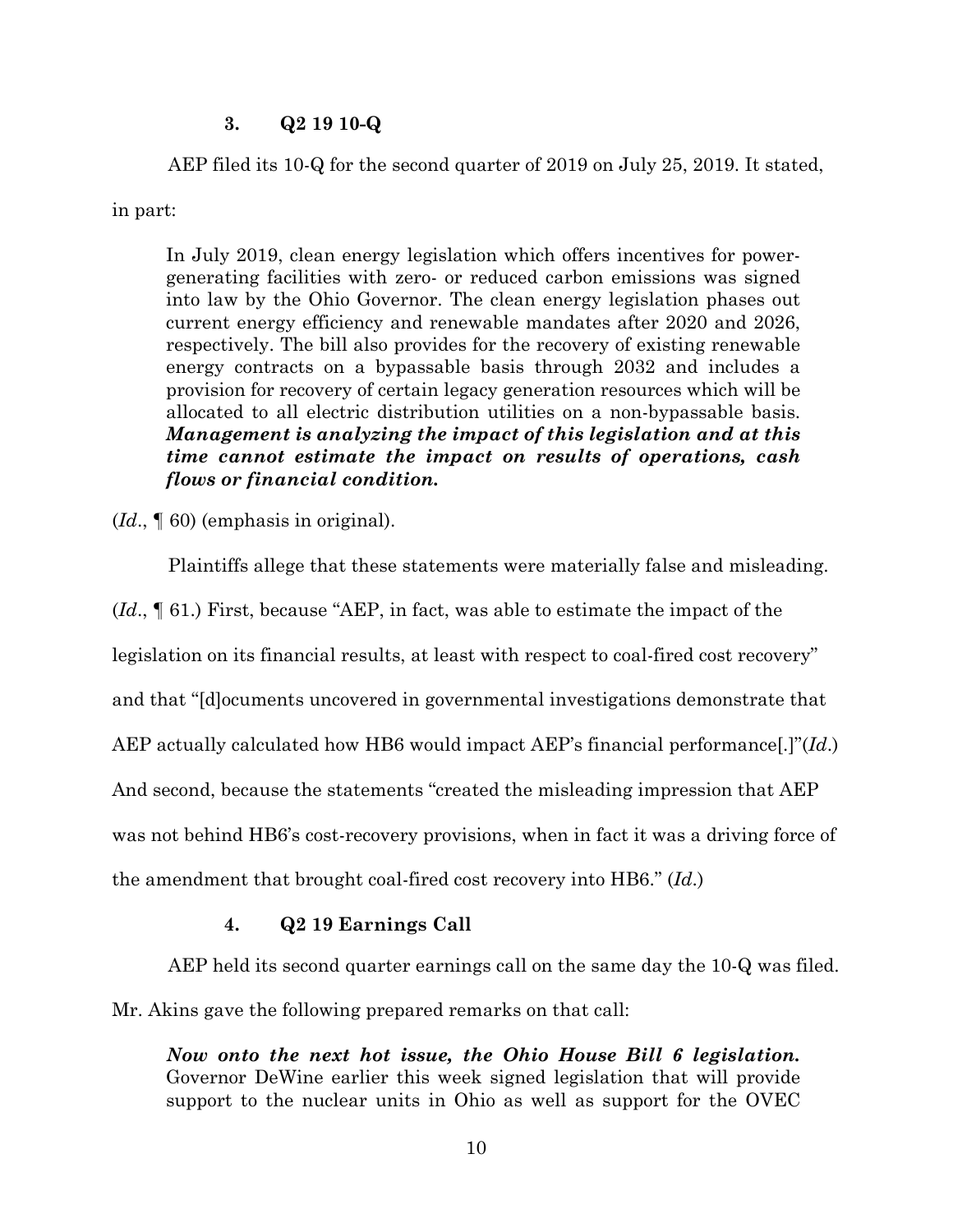generating units. While the legislation phases out the RPS mandate after 2026, it still provides benefits for the recovery of existing renewable contracts until 2032 and provides additional support for solar projects that have already received signing approval, including our 400 megawatts of proposed solar project, which can also collect from the same clean energy fund as the nuclear units.

*So to reiterate, as far as AEP is concerned, we see positives from this legislation for us, namely recovery of OVEC collected – that's collected on a statewide basis through 2030.* Secondly, recovery of our existing renewable contracts entered into to comply with previous legislation and approved by the P[U]CO. The opportunity for AEP Ohio to enter into bilateral contracts with certain customers. This one is an important issue for AEP as we have had specific requests from various customers for AEP Ohio to be the provider of renewable resources in addition to being the wires provider.

And fourth, the ability for solar projects that have siting board approval to access the \$20 million of the clean air funds, which includes the 400 megawatts of solar that we now have before the P[U]CO. The access to these funds make these particular projects even more beneficial for customers and, as you recall, the request for these projects include a \$6 million per year debt equivalency rider to maintain AEP Ohio's capital structure.

And finally, the net impact of HB 6 will provide headroom to our rate payers, which will enable potential additional distribution investments to improve the customer experience and grid reliability.

AEP does believe in the importance of nuclear generation as a part of the portfolio of this country and the State of Ohio. *We congratulate Speaker Householder; Senate President Obhof; Governor DeWine; Lieutenant Governor Husted and Chairman Randazzo*, along with many other members of the Ohio legislature in balancing the interest of a need for a balanced portfolio, employment and economic development issues and customer benefits.

(*Id*., ¶ 62) (emphasis in original).

Plaintiffs allege that these statements "were misleading and omitted

material information." (*Id*., ¶ 63.) Specifically, they "created the impression that the

legislation was drafted and passed pursuant to a legitimate process when, in truth,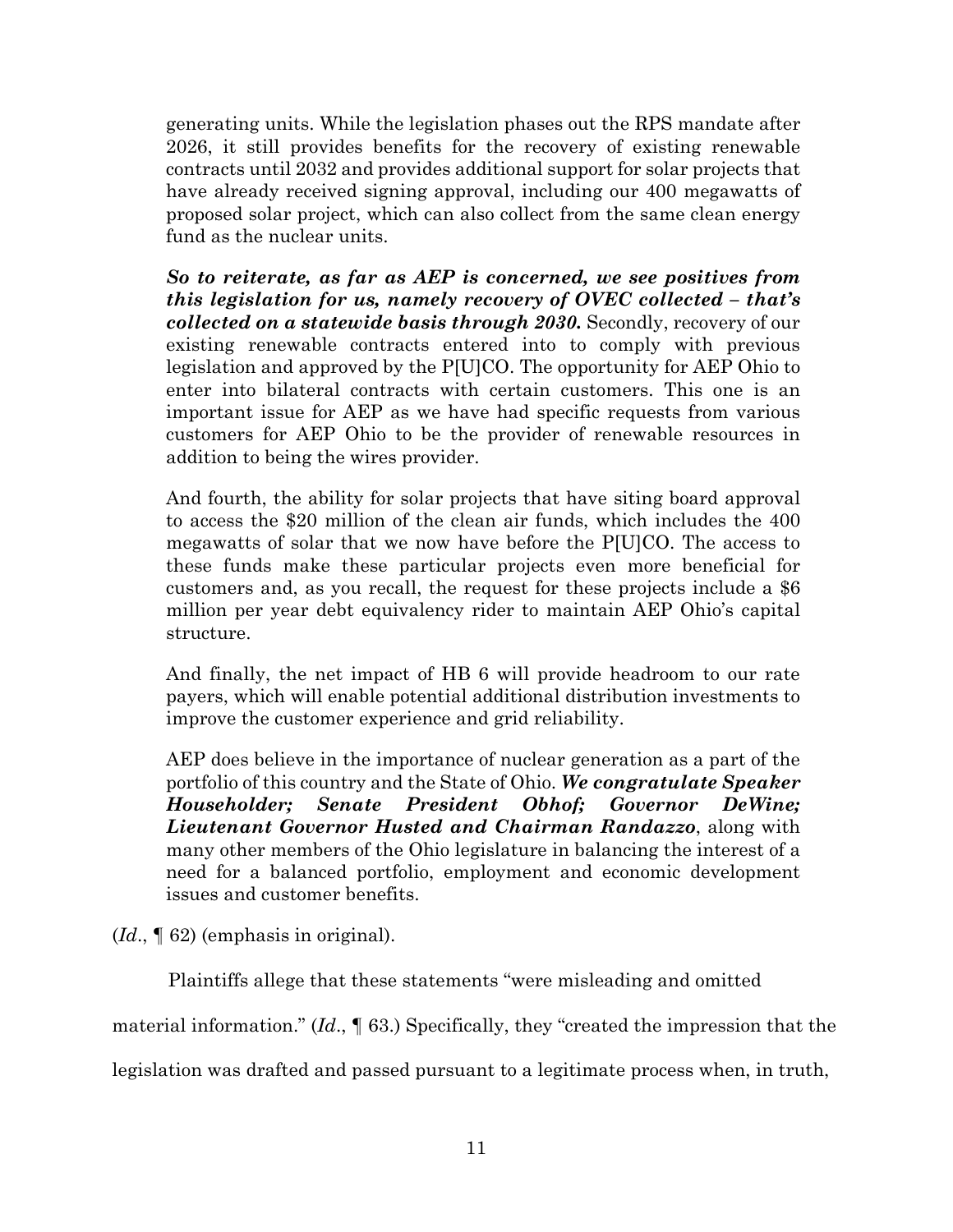the process was corrupted and designed to benefit AEP and other energy companies

to the detriment of ratepayers." (*Id*.) Plaintiffs further allege that the statements

"created the false impression that AEP was merely a distant beneficiary of the bill,

when, in truth, AEP was actively involved in getting the bill passed[.]" (*Id*.)

# **5. AEP Regulatory Newsletter**

The next month, AEP published a regulatory newsletter, which included the

following:

# **What is Ohio's HB 6?**

When initially introduced, the purpose of the legislation was for all Ohio electricity customers to pay to keep open Lake County's Perry and Ottawa County's Davis-Besse nuclear plants, owned by FirstEnergy Solutions (FES), a subsidiary of FirstEnergy Corp. *However, the goal of the legislation expanded to support additional renewable energy resources while eliminating certain utility energy efficiency activities and renewable portfolio compliance standards.* The expansion to HB 6 came with the expectation that distribution charges would be reduced by eliminating the energy efficiency rider charge while promoting clean air resources.

On July 24, 2019, Ohio Governor Mike DeWine signed into law HB 6 . This law creates the Nuclear Generation Fund and the Renewable Generation Fund, to be administered by the Ohio Air Quality Development Authority. These funds allow for a "qualifying nuclear resource" or a "qualifying renewable resource" to be eligible for participation in the programs for one or more program years, as determined by the Authority.

\* \* \*

# **What are the details of each provision in HB 6?**

\* \* \*

# *Renewable Funding Opportunity*

HB 6 supports eligible solar facilities over 50MW that already have siting certification as of June 2019. *AEP Ohio has two eligible solar renewable facilities located in Highland County.* These are the Willowbrook project (100MW) and the Hecate project (300MW).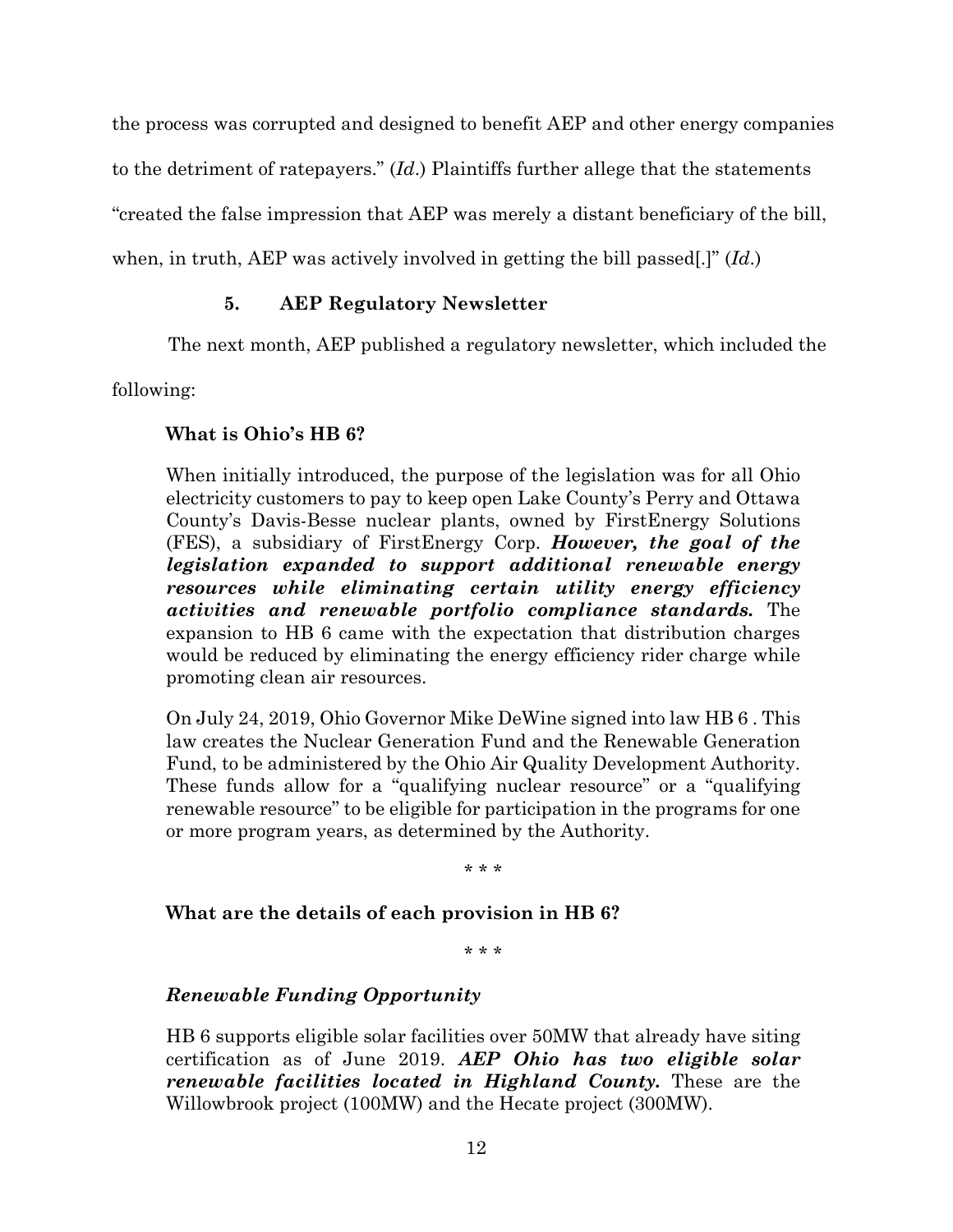*Through the renewable funding opportunity, a \$9 per MWh credit is paid to project owners of eligible solar facilities for a total of \$20 million annually, which covers about 1,000MW of solar.* This credit is assessed from the \$20 million renewable portion of the Clean Air Fund as described above.

# *OVEC Statewide Recovery*

The Ohio Valley Electric Corporation (OVEC) and the Indiana-Kentucky Electric Corporation (IKEC) are generating stations originally built in the 1950s and provided electric power for the U.S. Department of Energy's uranium enrichment facilities then near Portsmouth, Ohio. Today, OVEC and IKEC own two coal power plants; Kyger Creek Generating Station (1.1GW) in Cheshire, Ohio and Clifty Creek Generating Station (1.3GW) in Madison, Indiana. Under HB 6, OVEC and IKEC will receive subsidies to support their coal-fired power plants.

*Effective January 1, 2020, distribution customers throughout Ohio will incur a non-bypassable charge, called the Purchased Power Agreement (PPA) Rider. The rider for residential customers is \$1.50 per month. Commercial and industrial customers' monthly charge is \$1,500 for this rider.* The PPA Rider will begin in 2021 and will be reviewed by the Commission every three years to determine continuation of the rider, which is to end December 31, 2030.

# *Reduced Renewable Portfolio Standards*

In 2008, the State of Ohio established their Renewable Portfolio Standards (RPS) policy. This policy required providers selling electricity to consumers to provide a specific percentage of that supply from renewable sources. Currently, the RPS policy states 12.5% of your electricity must come from renewable energy sources by 2027, with 0.5% required to be solar.

*HB 6 reduces the RPS target for utilities and competitive retail energy suppliers to 8.5%, and the solar portion is eliminated by December 31, 2026.* This means that most Ohio customers will see a price reduction by the elimination of RPS requirements effective January 1, 2027. *However, an AEP Ohio customer should read the section below on the AEP Ohio bypassable renewable legacy charge, as you will continue to receive this charge through 2032.*

(*Id*., ¶ 65) (emphasis in original).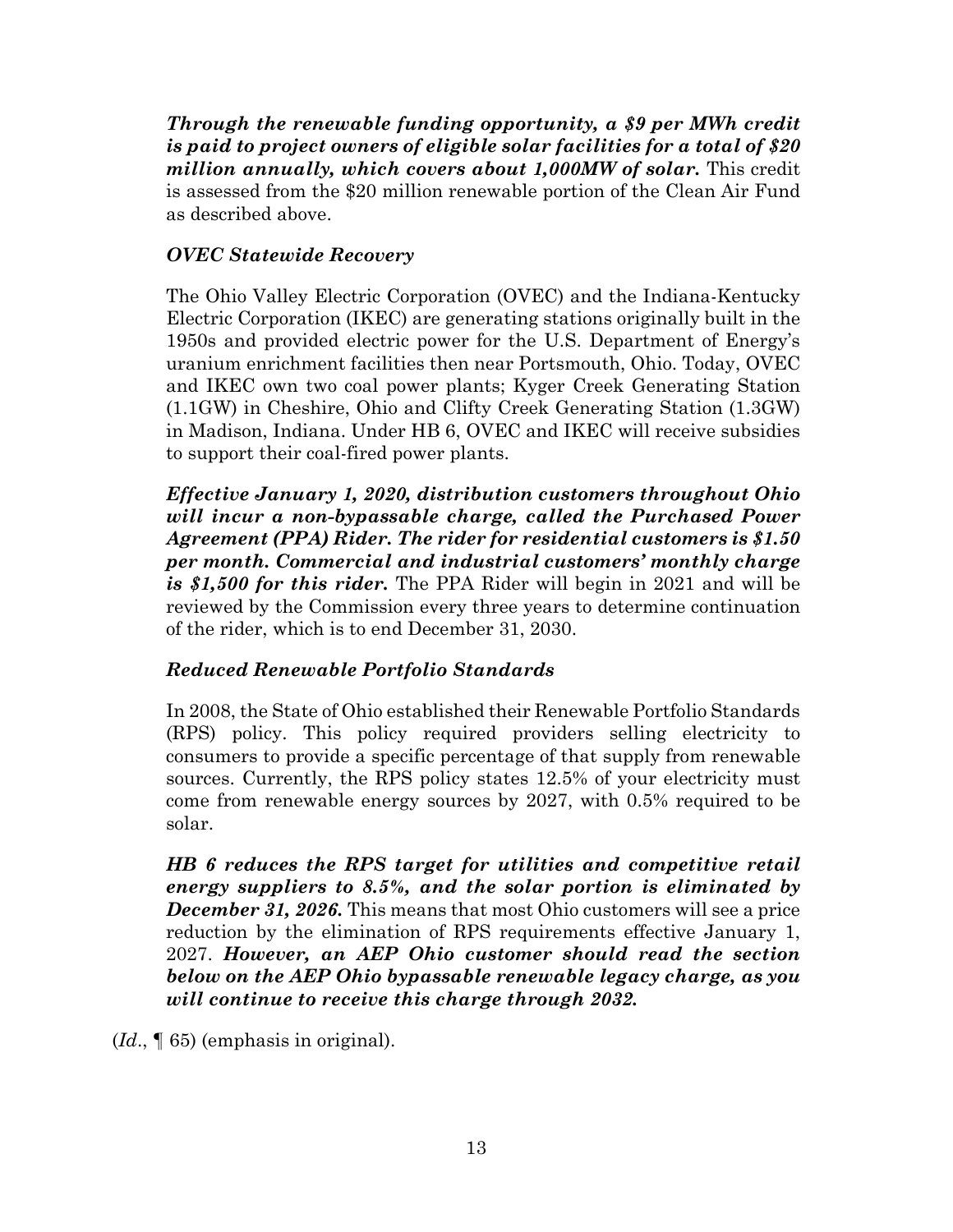## *Potential Referendum on Ohio HB 6*

Groups are forming a campaign to add a referendum on the November 2020 ballot to repeal HB 6. Opponents include environmental groups opposed to the elimination of energy efficiency programs and developers of natural gas-fired power plants opposed to the subsidy for nuclear generation. These groups are circulating a petition, seeking 1,000 signatures from registered Ohio voters in hopes of adding a referendum to the 2020 election.

The petition was approved by the Ohio Attorney General David Yost on August 29, 2019. *The next step opponents will take is to obtain approximately 266,000 additional signatures to place the petition on the November 2020 ballot for a vote.* Finally, a majority vote is needed to approve the petition for the repeal of HB 6.

## *Meanwhile FES [FirstEnergy Solutions Corp., now Energy Harbor Corp.] filed a challenge to the petition with the Supreme Court of Ohio on September 4, stating HB 6 is a tax and tax laws are exempt from referendums.*

This petition process will take a long time before being resolved and may create market uncertainty for everyone at each step of the process. This uncertainty may impact energy supply plans and strategies for all involved.

(*Id*., ¶ 66) (emphasis in original).

Plaintiffs allege that the statements in AEP's regulatory newsletter were

"materially false and misleading" because they "concealed that AEP was a driving

force behind the coal-fired cost recovery provisions in HB6, including its

involvement with Householder associates, its contributions to Householder to

support passage of HB6, and its contributions to fund opposition to the

referendum." (*Id*., ¶ 67–68.)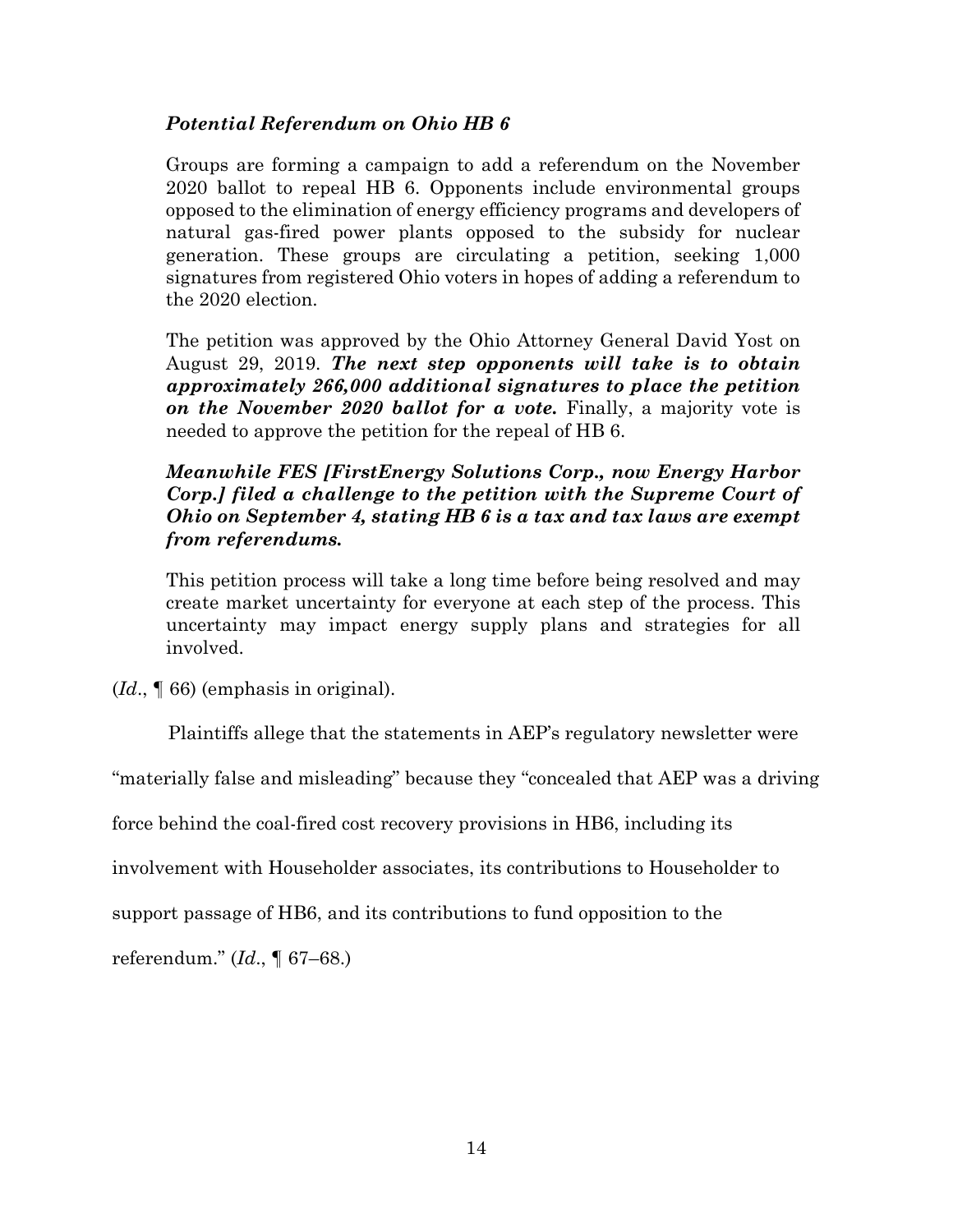### **6. Q3 19 10-Q and 2019 10-K**

AEP's third quarter 2019 10-Q filing stated:

In July 2019, clean energy legislation which offers incentives for powergenerating facilities with zero or reduced carbon emissions was signed into law by the Ohio Governor. The clean energy legislation phases out current energy efficiency and renewable mandates no later than 2020 and after 2026, respectively. The bill provides for the recovery of existing renewable energy contracts on a bypassable basis through 2032. *The clean energy legislation also includes a provision for recovery of OVEC costs through 2030 which will be allocated to all electric distribution utilities on a non-bypassable basis.* OPCo's Inter-Company Power Agreement for OVEC terminates in June 2040. To the extent that OPCo is unable to recover the costs of renewable energy contracts on a bypassable basis by the end of 2032, recover costs of OVEC after 2030 or fully recover energy efficiency costs through 2020 it could reduce future net income and cash flows and impact financial condition.

(*Id*., ¶ 69) (emphasis in original). Similarly, AEP's 10-K filed for 2019 stated:

*In January 2020, provisions enacted as part of Ohio Am. Sub. H.B. 6 went into effect that replace the PPA rider and enable OPCo to continue recovering the net cost associated with the ICPA [Inter-Company Power Agreement], including any additional contractual entitlement received as a result of the FirstEnergy Solutions (FES) bankruptcy, through 2030.*

(*Id*., ¶ 70) (emphasis in original).

Plaintiffs broadly allege that the statements in the Q3 19 10-Q and 2019 10-K "were materially false and misleading when made" because "Defendants fraudulently concealed that: (a) AEP was actively involved in funding the passage and defense of HB6 through its EOE non-profit, which allowed AEP to advance its political interests and advocate for HB6 in the dark; (b) between 2017 and 2019 AEP secretly funneled through its dark money alter ego EOE \$900,000 to Generation Now and Coalition to fund the passage of HB6, including contributions to political candidates aligned with Householder; (c) EOE's contributions to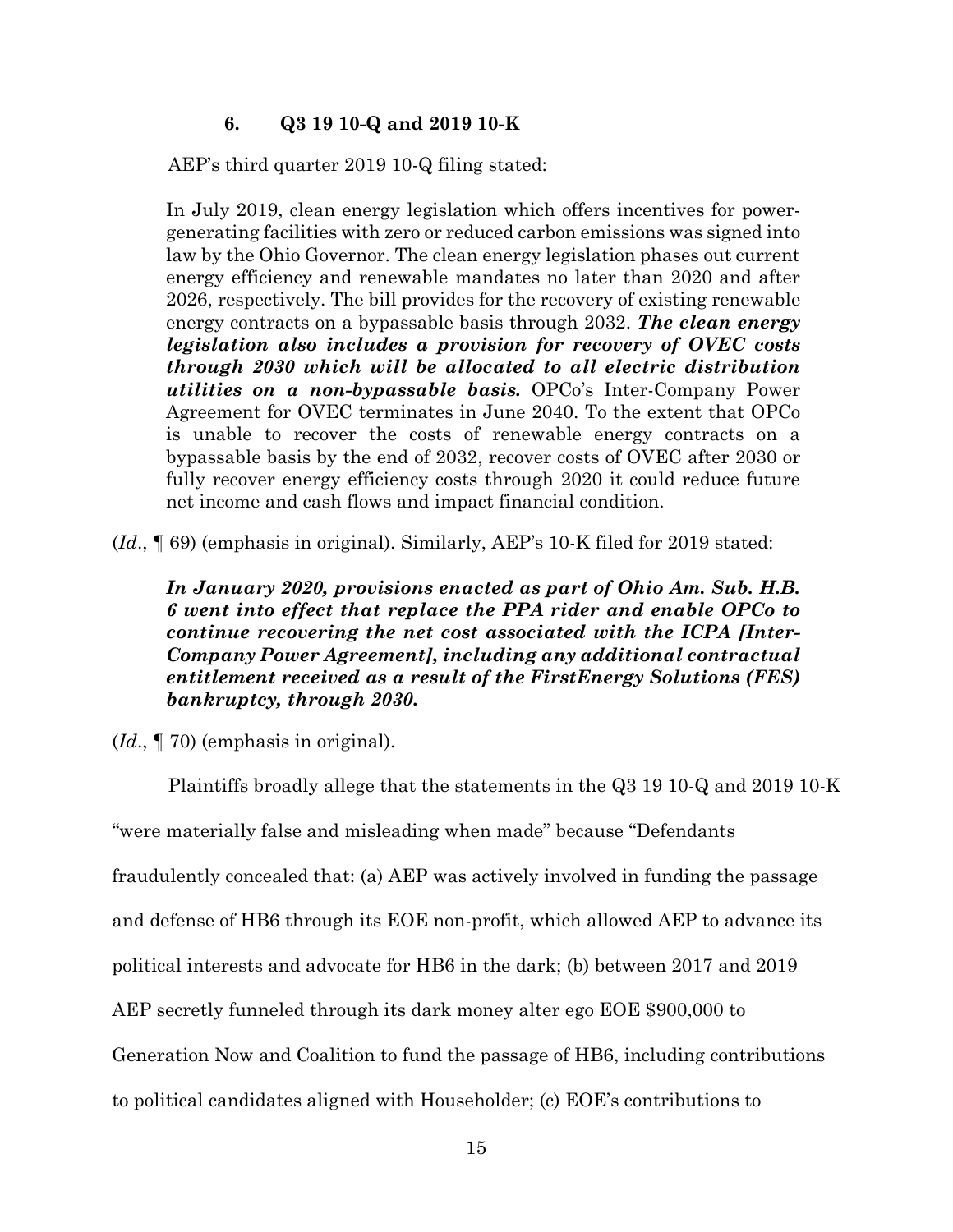Generation Now increased ten-fold from \$50,000 in 2018 to \$550,000 in 2019, the

year HB6 became law, which clearly linked AEP's contributions to HB6's coal-fired

cost recovery amendments; and (d) these contributions violated AEP's internal

policy" regarding Corporate Political Contributions. (*Id*., ¶ 71.)

### **7. 2020 Corporate Accountability Report**

Finally, AEP published its 2020 Corporate Accountability Report on May 20,

2020. That release included the following:

At AEP, we never have been more certain of our responsibility to a sustainable future for our customers, communities and employees. We will continue to take steps to reduce our carbon footprint, to empower customers and to value and develop our workforce. Together, our energy and future are truly boundless.

\* \* \*

## **Public Policy & Issue Management**

Similar to other companies, AEP has a public policy strategy that seeks to inform decisions made by Congress, the Federal Energy Regulatory Commission (FERC), North American Electric Reliability Corporation (NERC), state legislatures and regulatory commissions, and Regional Transmission Organizations (RTOs).

AEP's Policy Advisory Team (PAT), consisting of senior executives across all business functions and departments, considers policy options on issues of relevance to the company and supports internal policy analysis and debate. This approach ensures that AEP is speaking with one voice and that all employees with external contacts are clear on our policy positions and objectives. Since its inception in May 2017, the PAT has reviewed more than two dozen issues, including 13 in 2019.

\* \* \*

## **Climate & Lobbying**

Some stakeholders are asking AEP whether our lobbying practices and the policy positions taken by trade organizations to which we belong are in alignment with the Paris Climate Agreement. *We believe in transparency and active participation in public policy*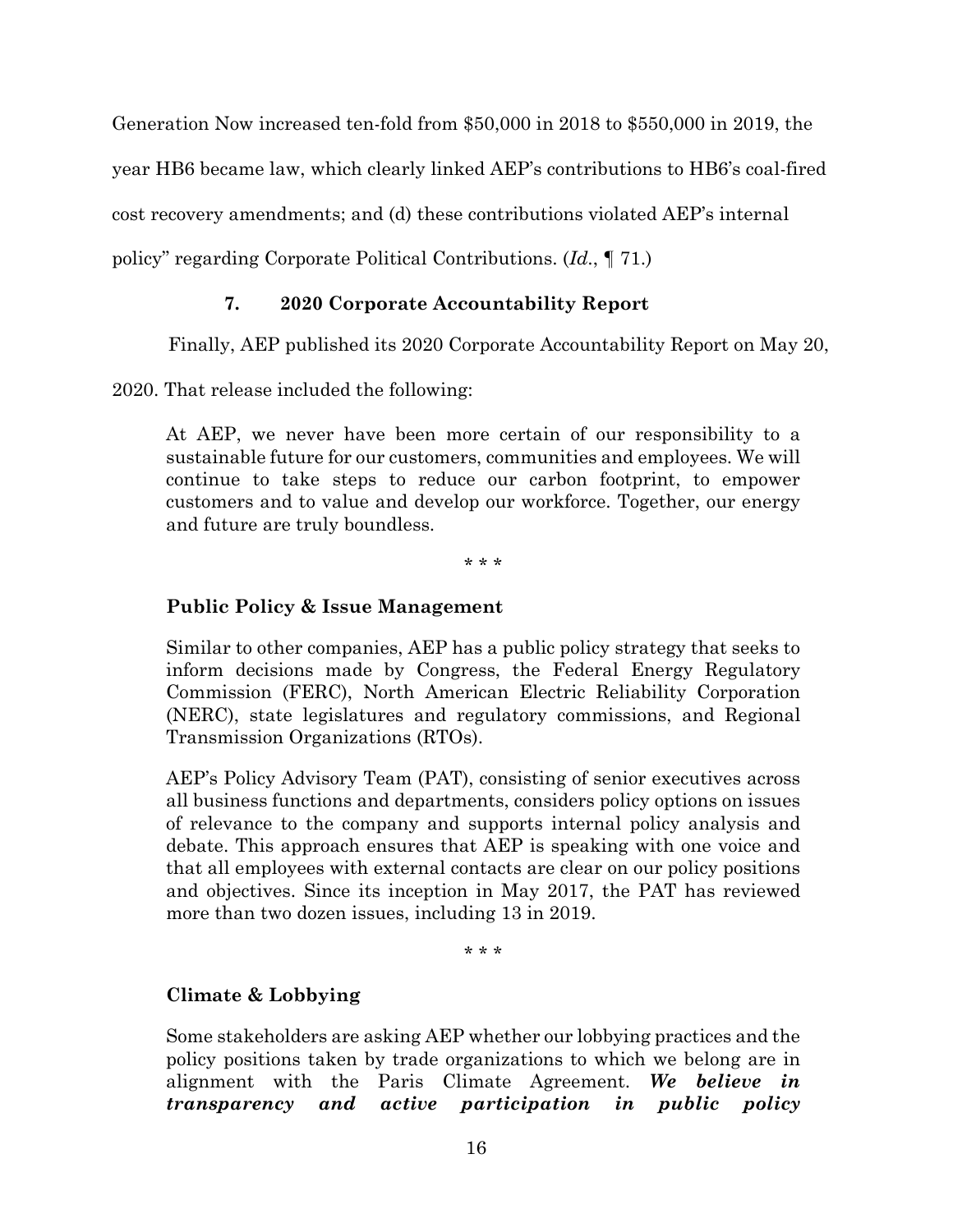*development, regardless of the issue or position.* Moreover, AEP is a respected and sought-after voice when it comes to energy policy-related matters in the U.S.

*We report on our public policy positions, annual lobbying and political contributions, policy on political contributions and trade association memberships.* We post our lobbying policy online and have consistently acknowledged our intent to participate actively in the political process and in lobbying activities at the national, state and local levels. At AEP, we must consider a number of factors when engaging in this arena, as public policy develops through negotiation and compromise. While many divergent issues are of importance to us, we cannot invest all of our efforts to focus on a single issue. We are obligated to deliver safe, reliable, affordable and secure electricity to all of our customers, and we develop our public policy positions with that in mind.

(*Id*., ¶ 72) (emphasis in original).

Here, Plaintiffs reiterate their allegation that AEP was not transparent

about "its involvement in the HB6 legislation, its opposition to the referendum, and

certainly did not disclose the dark money contributions that it made to (and

through) EOE." (*Id*., ¶ 73.)

### **F. Columbus Dispatch Article**

On Saturday, July 25, 2020, The Columbus Dispatch published an article

titled *Columbus Utility Giant AEP Funded Dark Money Spending in HB 6* 

*Campaign*.[4](#page-16-0) Plaintiffs allege that, through this article, "Defendants' prior

misrepresentations and fraudulent conduct were revealed and became apparent to

the market[.]" (Am. Compl., ¶ 95.) The article is reproduced here in full, with

emphasis as reflected in the Amended Complaint:

## *A dark-money group wholly funded by House Bill 6 beneficiary and Columbus utility giant American Electric Power contributed*

<span id="page-16-0"></span><sup>4</sup> The article was published on the front page of the paper's July 26, 2020 print edition under the headline *To Boost H.B. 6, AEP Gave 350K in 'Dark Money'*.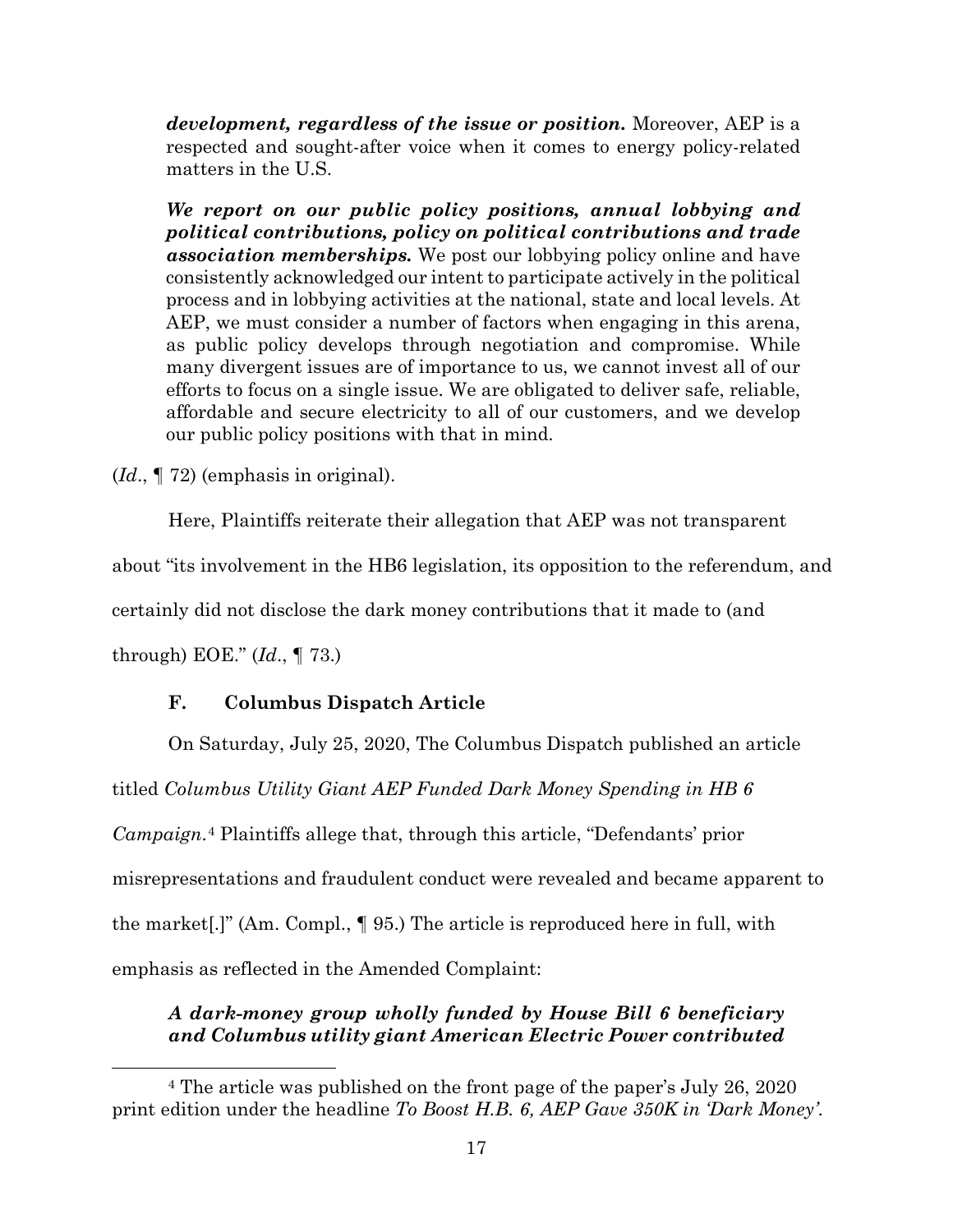*\$350,000 toward the campaigns now at the center of a racketeering and bribery case that ensnared House Speaker Larry Householder, an investigation by The Dispatch finds.*

*Empowering Ohio's Economy Inc., a nonprofit operated solely with AEP funds, gave \$150,000 to Generation Now, another darkmoney group* that received \$60 million from FirstEnergy-related interests to ensure passage and survival of a \$1 billion ratepayer bailout of a subsidiary's pair of nuclear power plants.

Empowering Ohio also gave \$200,000 to the Coalition for Opportunity & Growth, which is related to a similarly named political action committee that spent \$1 million in the 2018 campaigns of Householderfavored Republican candidates to help ensure that he had their votes to become speaker.

### *An affidavit filed by an FBI agent in the racketeering case details spending of \$350,000 by an unidentified "interest group that was funded exclusively by \$13 million from another energy company that supported HB 6."*

*A source close to the investigation confirmed to The Dispatch that the energy company is American Electric Power*, a publicly traded company that serves 5.5 million customers in 11 states and earned \$2.1 billion last year.

The "social welfare" nonprofit is not required to disclose its donors or the source of its funding.

The board of Empowering Ohio's Economy – which approved the H.B. 6 related spending – includes AEP's top lobbyist, one of Republican Householder's predecessors as House speaker, a former congressman and a friend of Republican Gov. Mike DeWine.

AEP spokesman Scott Blake said the utility has not been contacted by investigators "and none of the wrongful conduct in the criminal complaint involves AEP or its subsidiaries. Neither AEP nor any of its subsidiaries made any contributions to Generation Now."

The utility gives to a variety of social welfare nonprofits, including Empowering Ohio's Economy, to support its mission of promoting economic and business development and education programs, he said. AEP does not comment on specific contributions or amounts, he added.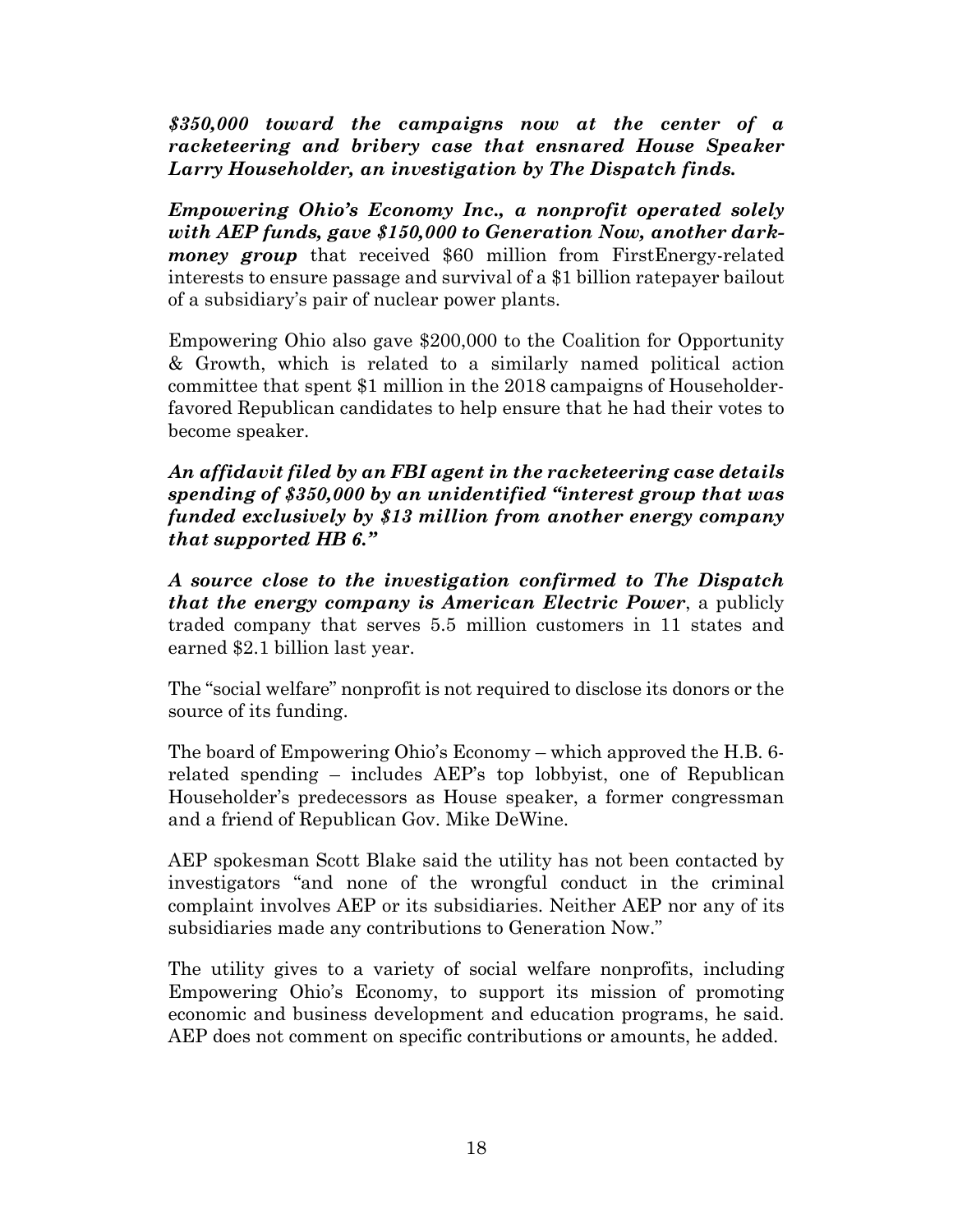"These contributions were done appropriately, and we have every reason to believe that the organizations we support have acted in a lawful and ethical manner," Blake added.

*AEP benefited from the passage of House Bill 6 with its six-yearplus extension through 2030 of a monthly surcharge of up to \$1.50 on Ohio electricity customers. The fee generates about \$50 million a year to subsidize a pair of old coal-burning power plants it partly owns in a consortium with other utilities.* 

The plants – Kyger Creek near Cheshire, Ohio, and Clifty Creek near Madison, Indiana – were built in the mid-1950s to supply electricity to the former uranium-enrichment plant near Piketon, Ohio. *AEP owns the biggest stake in the coal plants at 43% and buys about 60% of the electricity generated by the plants.*

The board of directors of Empowering Ohio's Economy includes Thomas Froehle, vice president of external affairs for AEP – its top lobbyist. He testified before the General Assembly in support of House Bill 6. AEP registered 23 lobbyists to work the 132 lawmakers to pass the legislation last year.

A message seeking comment was left with Froehle. AEP confirmed he remains a board member.

Other board members include former Republican House Speaker Jo Ann Davidson; former U.S. Rep. David Hobson, R-Springfield; and J.B. Hadden, a lawyer who has represented AEP and a friend to DeWine. Hadden, president of the nonprofit's board, was treasurer of DeWine's 2014 attorney general re-election campaign.

"I don't know what they were up to," Hadden said of Generation Now and Coalition for Opportunity & Growth, adding he did not recall which board member sought the funding. He said he never discussed the matter with DeWine.

While he did not have access to records, Hadden disputed the nonprofit received \$13 million in funding as listed in the FBI affidavit. The group's IRS filings show it received \$8 million total in 2015 and 2016, with no contributions in 2017–18. It listed a year-end cash balance of nearly \$3.9 million in 2018. Prior IRS tax forms, and the 2019 filing, are not available online.

The group's address is listed as the Downtown office of Davidson, who serves as secretary-treasurer. A working telephone number for Hobson could not be located. Board members receive no compensation.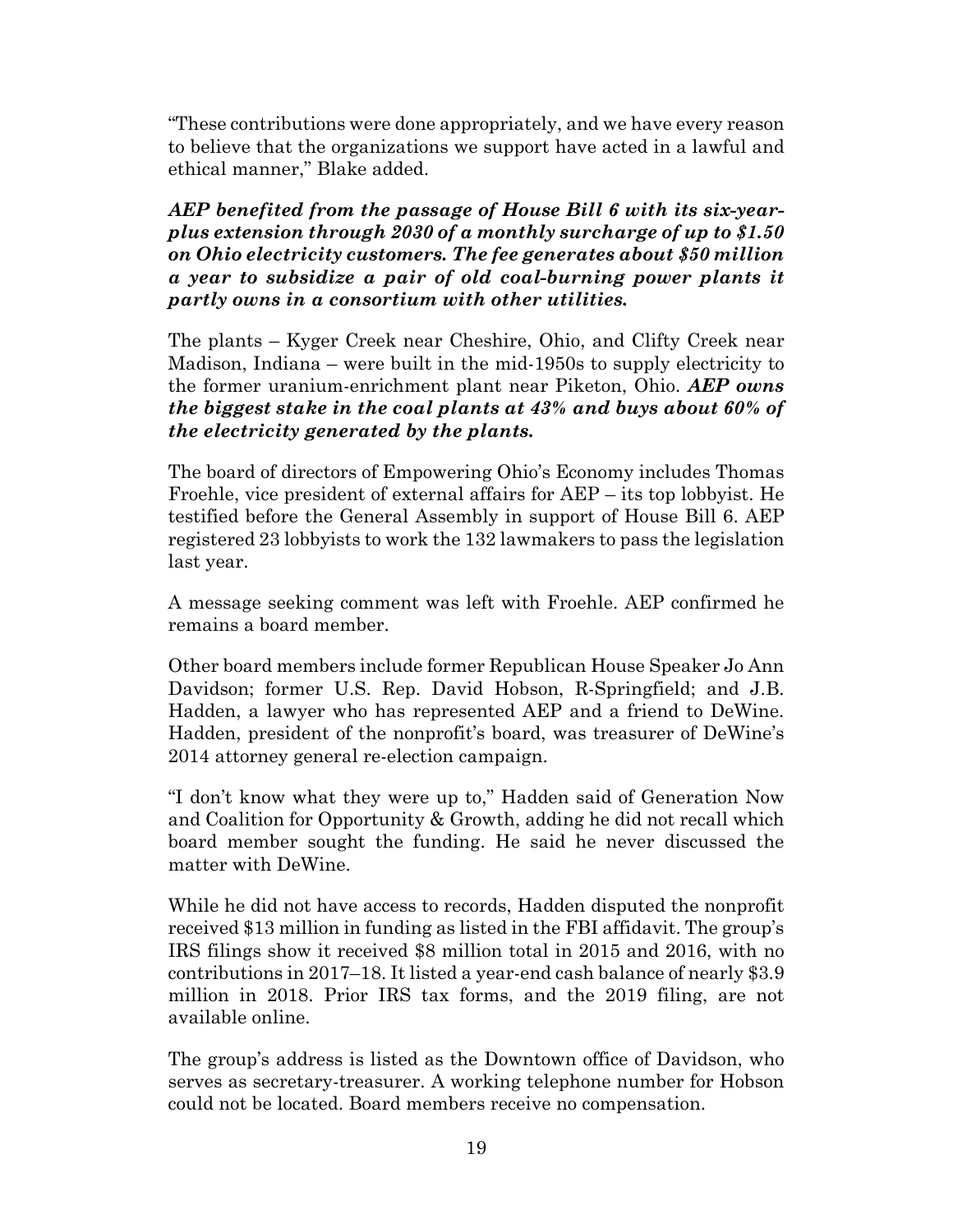*The Coalition for Opportunity & Growth, the independentexpenditure political action committee which received \$200,000 from the AEP dark-money group in 2017, the dark-money Coalition & Opportunity PAC that backed Householder candidates and Generation Now* all were incorporated by Eric Lycan, a lawyer and Republican consultant in Lexington, Kentucky.

While not identified in the affidavit, the Coalition for Opportunity  $\&$ Growth cash went largely unused until early this year, when it went out to support Householder-blessed candidates in the GOP primary, the FBI affidavit said.

*It was laundered through the related PAC to conceal its association with Generation Now, the FBI affidavit states: "Generation Now had generated negative media publicity in 2019 and candidates expressed concern to Householder about their association with it."*

The FBI affidavit said FirstEnergy interests provided \$390,000 to the group, which paid \$54,000 to Generation Now, \$191,000 to a mediaplacement firm, \$200,000 to a public relations firm and \$100,000 to JPL & Associates, a firm controlled by Jeff Longstreth, Householder's top political aide. Longstreth is among those arrested and facing up to 20 years in prison if convicted in the H.B. 6 case.

Despite those amounts, the Coalition for Opportunity & Growth reported spending only \$102,835 in its filings with the Federal Election Commission.

Empowering Ohio's Economy spent \$3.7 million between 2016 and 2018 on a variety of charitable and civic endeavors. Its biggest expenditure of \$750,000 went to the host committee of the Republican National Convention in Cleveland in 2016.

It also gave \$300,000 to the Capitol Square Foundation, of which Davidson is a board member and which benefits the Statehouse, and \$250,000 to Two Paths America, a nonprofit created amid former GOP Gov. John Kasich's 2016 presidential run to promote his positions.

Householder and four others were arrested Tuesday following an FBI investigation that captured phone calls, text messages and recordings of meetings centering around *the alleged pay-to-play scheme described by U.S. Attorney Dave DeVillers as the largest public corruption case in Ohio history.*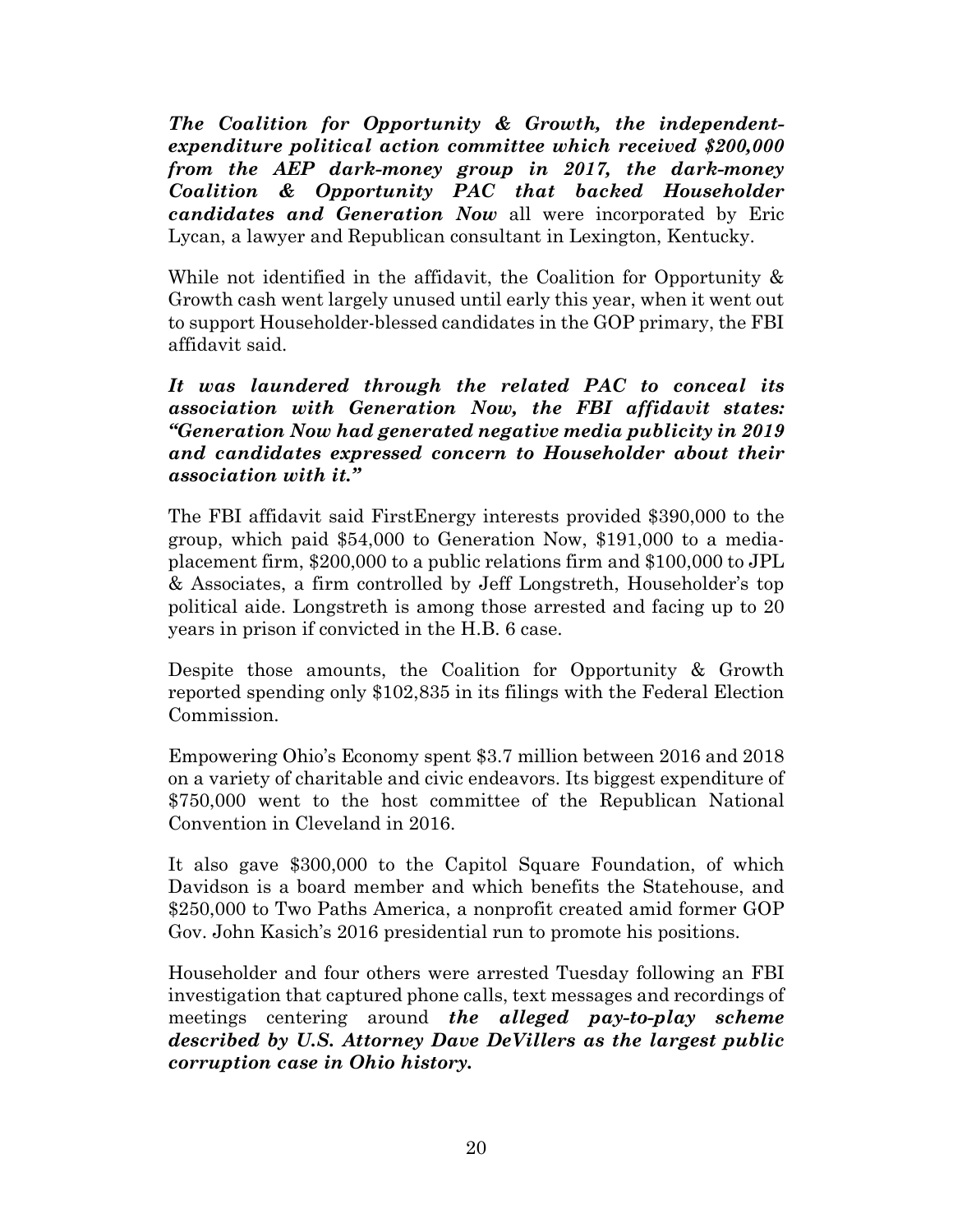Randy Ludlow, *Columbus Utility Giant AEP Funded Dark Money Spending in HB 6* 

*Campaign*, THE COLUMBUS DISPATCH (July 25, 2020, 12:22 PM),

https://www.dispatch.com/story/news/politics/state/2020/07/25/columbus-utility-

giant-aep-funded-dark-money-spending-in-hb-6-campaign/41843419/. (*See also* Am.

Compl., ¶ 74.)

Plaintiffs allege that the article also contained the following<sup>[5](#page-20-0)</sup>:

American Electric Power's political action committee contributed nearly \$672,000 to Ohio politicians and parties between 2016 and mid-2020, including \$17,250 to Householder and \$86,792 to the House Republican's campaign account.

Empowering Ohio's Economy spent \$162,500 on lobbying between 2016 and 2018, according to its tax filings. *The group was not registered with the state as attempting to influence legislation.*

(Am. Compl., ¶ 74.)

On the day following publication of the article, "AEP shares fell \$4.67 per

share, or other 5%, to close at \$81.16 per share . . . on unusually heavy trading

volume, damaging investors." (*Id*., ¶ 75.)

# **G. Oral Argument**

Based only on the Amended Complaint and other written submissions to the

Court, it is unclear whether Plaintiffs' claims are based on Defendants' failure to

disclose bribes made in connection with HB 6, or simply a failure to disclose the full

<span id="page-20-0"></span><sup>5</sup> On the Court's review, these statements do not appear in the online or print editions of The Columbus Dispatch article. However, they do appear in a July 27, 2020 re-publication of the story in Oklahoma Energy Today. *See AEP's Dark Money Group Contributed to Campaigns of Arrested Ohio Leaders*, OKLAHOMA ENERGY TODAY (July 27, 2020), http://www.okenergytoday.com/2020/07/aeps-dark-moneygroup-contributed-to-campaigns-of-arrested-ohio-leaders/.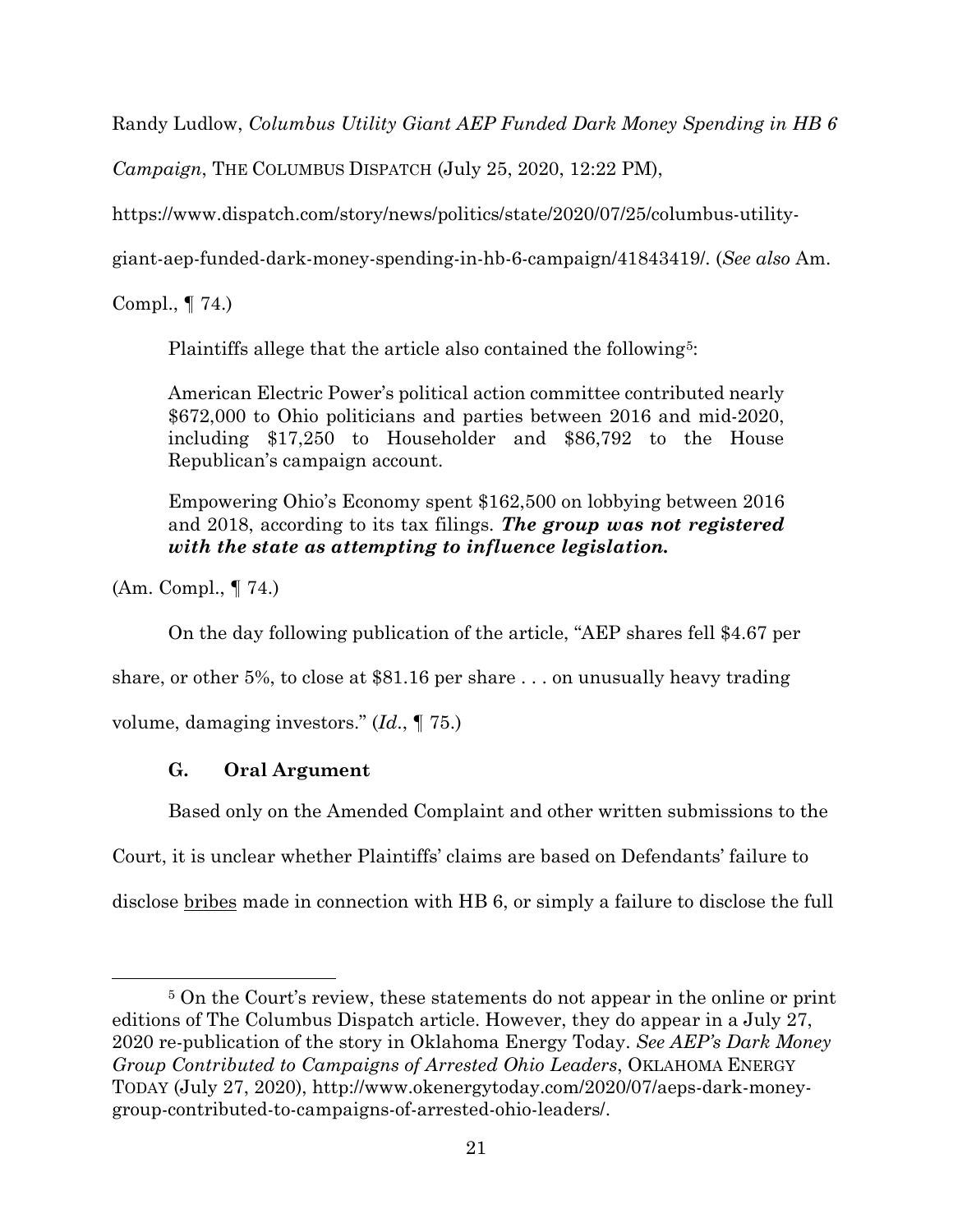extent of AEP's legitimate lobbying efforts on the bill. For example, the Amended

Complaint states, in part:

AEP was operating and advancing its own political interests in its coalfired plants by secretly contributing \$900,000 to Householder's criminal enterprise, which funded Householder and political candidates aligned with Householder who would support HB6. Thus, at the same time that they were emphasizing "transparency," AEP was working through its dark money alter ego to circumvent its own policy emphasizing that "AEP cannot lawfully make Corporate Political Contributions to candidates for elected office in . . . Ohio . . . .'"

(*Id*., ¶ 59.) This paragraph first seems to accuse AEP of the same bribery scheme in

which FirstEnergy engaged—but the second sentence walks that back

substantially, and characterizes the conduct only as a violation of AEP policy.

Similarly, the Amended Complaint repeats the allegation that Defendants:

fraudulently concealed that: (a) AEP was actively involved in funding the passage and defense of HB6 through its EOE non-profit, which allowed AEP to advance its political interests and advocate for HB6 in the dark; (b) between 2017 and 2019 AEP secretly funneled through its dark money alter ego EOE \$900,000 to Generation Now and Coalition to fund the passage of HB6, including contributions to political candidates aligned with Householder; (c) EOE's contributions to Generation Now increased ten-fold from \$50,000 in 2018 to \$550,000 in 2019, the year HB6 became law, which clearly linked AEP's contributions to HB6's coal-fired cost recovery amendments; and (d) these contributions violated AEP's internal policy stating that "'AEP cannot lawfully make Corporate Political Contributions to candidates for elected office in . . . Ohio[.]'"

(*Id*., ¶¶ 61, 64, 67, 71, 73.) Items (a)–(c) walk right up to the line accusing AEP of

bribing an elected official; but, again, (d) walks it back to that company policy.

At oral argument, Plaintiffs clarified, in no uncertain terms:

**THE COURT:** . . . Are you alleging that AEP's contributions to EOE, Empowering Ohio's Economy, that they constituted bribery or are you saying that it's . . . AEP's failure to follow the company policy on transparency that is the basis for your claim? . . .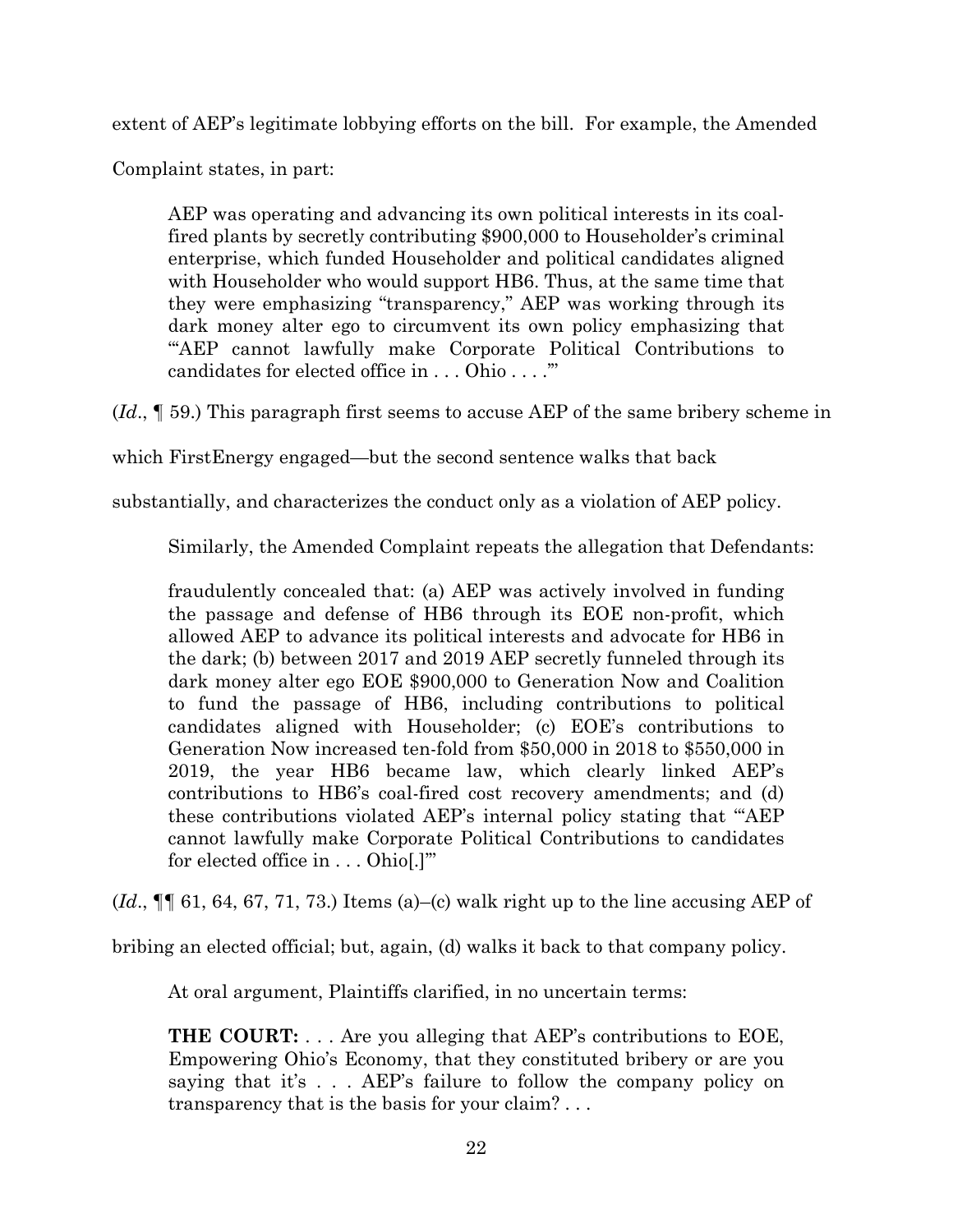**MR. ALVAREZ:** So for many years, Your Honor, AEP had been trying to seek a bailout for the two coal-fired plants that it owned. . . . And it . . . tried to do it by legitimate means. . . . It tried to get . . . subsidies from the Ohio . . . rate payers. It talked to FERC. It talked to PUCO. Didn't happen. So what did it do then? It went through the legislative means. It tried that, as . . . HB 239, to get the bailout. That didn't work either. So there was nothing left for AEP, for Akins or Tierney, to do. The only thing that they had left to do was a nefarious option: Pay to play with Householder. And that's where the bribery comes in. . . .

**THE COURT:** So you are alleging that AEP engaged in bribery?

**MR. ALVAREZ:** Yes[.]

(ECF No. 38, 5:21–23.) Accordingly, the Court interprets Plaintiffs' claims, in its

consideration and analysis, as alleging that Defendants engaged in a scheme of

bribery.

#### **II. STANDARD OF REVIEW**

Federal Rule of Civil Procedure 8(a) requires a plaintiff to plead each claim with sufficient specificity to "give the defendant fair notice of what the ... claim is and the grounds upon which it rests." *Bell Atl. Corp. v. Twombly*, 550 U.S. 544, 555 (2007) (internal quotations omitted). A complaint which falls short of the Rule 8(a) standard may be dismissed if it fails to state a claim upon which relief can be granted. Fed. R. Civ. P. 12(b)(6).

To survive a motion to dismiss, a complaint must contain sufficient factual matter, accepted as true, to state a claim to relief that is plausible on its face. A claim has facial plausibility when the plaintiff pleads factual content that allows the court to draw the reasonable inference that the defendant is liable for the misconduct alleged. The plausibility standard is not akin to a probability requirement, but it asks for more than a sheer possibility that a defendant has acted unlawfully. Where a complaint pleads facts that are merely consistent with a defendant's liability, it stops short of the line between possibility and plausibility of entitlement to relief.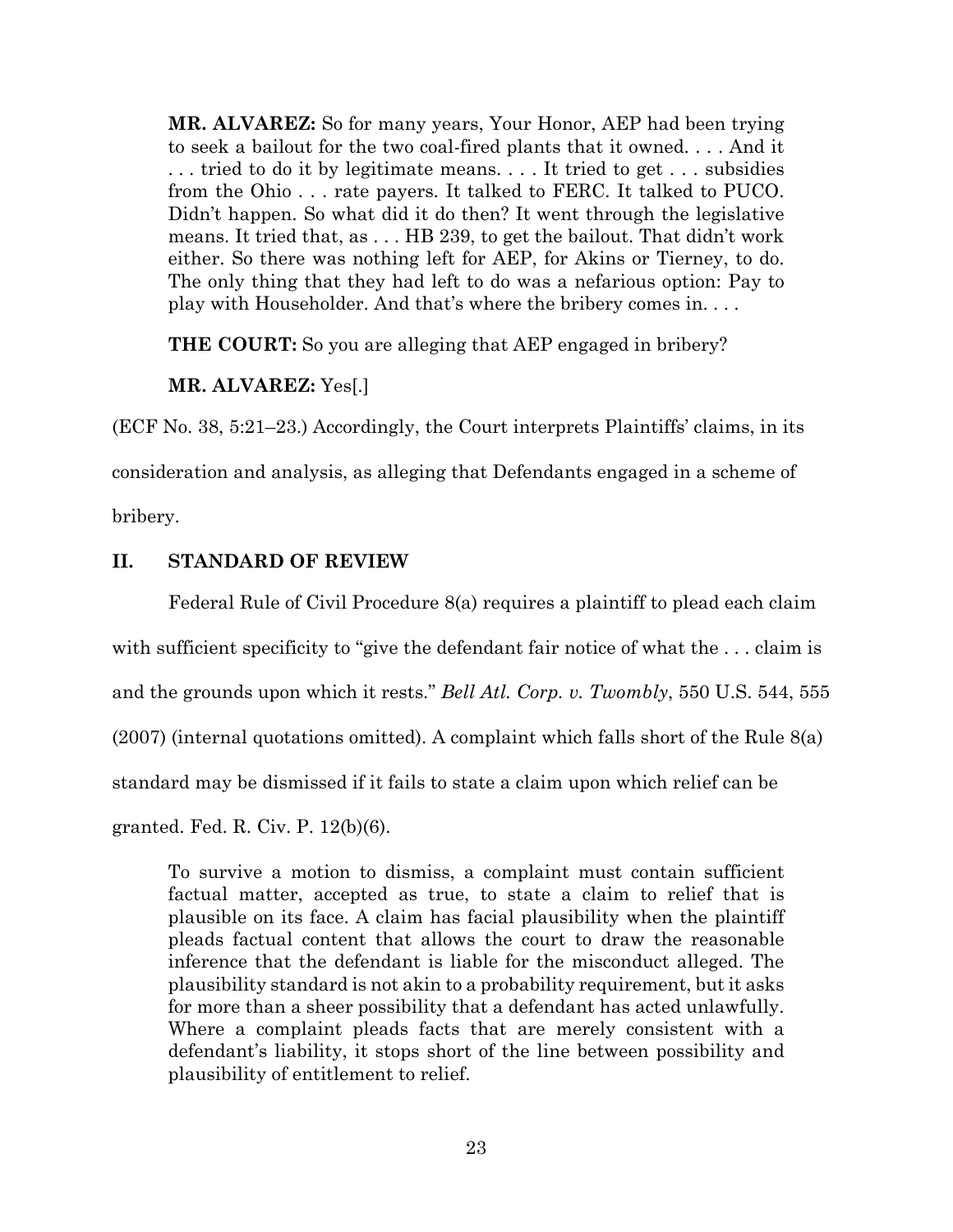*Ashcroft v. Iqbal*, 556 U.S. 662, 678 (2009) (internal citations and quotations omitted).

Courts are typically limited to deciding Rule 12(b)(6) motions on the complaint. When claims are grounded in the Exchange Act, however, a court "may consider the full text of the SEC filings, prospectus, analysts' reports and statements integral to the complaint, even if not attached, without converting the motion into one for summary judgment under Fed. R. Civ. P. 56." *Bovee v. Coopers & Lybrand C.P.A.*, 272 F.3d 356, 360–61 (6th Cir. 2001) (internal quotations omitted).

A securities fraud claim must satisfy the heightened pleading standards delineated under Federal Rule of Civil Procedure 9(b) and the Private Securities Litigation Reform Act of 1995 ("PSLRA"). Pursuant to Rule 9(b), "a party must state with particularity the circumstances constituting fraud or mistake." Fed. R. Civ. P. 9(b). The PSLRA further requires that the plaintiff "specify each statement alleged to have been misleading, [and] the reason or reasons why the statement is misleading" and "state with particularity facts giving rise to a strong inference that the defendant acted with the required state of mind." 15 U.S.C. § 78u-4(b)(1), (2).

#### **III. ANALYSIS**

### **A. Count One fails to state a claim for securities fraud.**

Section 10(b) of the Exchange Act prohibits the "use or employ, in connection with the purchase or sale of any security . . . any manipulative or deceptive device or contrivance in contravention of such rules and regulations as the SEC may prescribe as necessary or appropriate in the public interest or for the protection of

24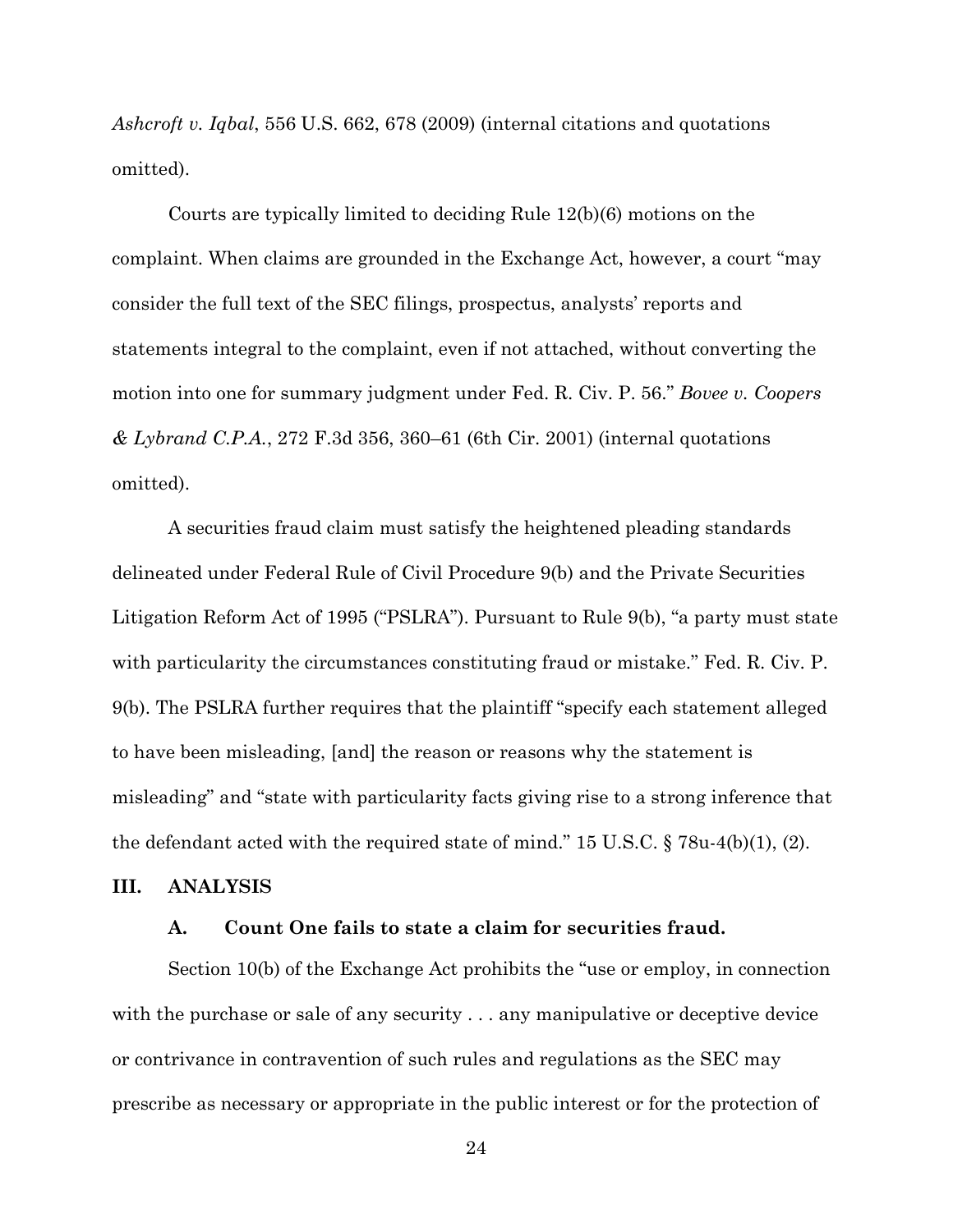investors." 15 U.S.C. § 78j(b). The statute implies a private cause of action to purchasers of securities. *Stoneridge Inv. Partners, LLC v. Scientific-Atlanta*, 552 U.S. 148, 157 (2008). SEC Rule 10b-5 forbids "the making of any 'untrue statement of a material fact' or the omission of any material fact 'necessary in order to make the statements made . . . not misleading.'" *Dura Pharms., Inc. v. Broudo*, 544 U.S. 336, 341 (2005) (quoting 17 C.F.R. § 240.10b-5). Together, § 10(b) and Rule 10b-5 "have the effect of prohibiting the commission of fraud in connection with the sale or purchase of securities." *In re Sofamor Danek Grp., Inc.*, 123 F.3d 394, 400 (6th Cir. 1997).

To state a claim for securities fraud, a plaintiff must allege:

(1) a material misrepresentation or omission by the defendant; (2) scienter; (3) a connection between the misrepresentation or omission and the purchase or sale of a security; (4) reliance upon the misrepresentation or omission; (5) economic loss; and (6) loss causation.

*Ohio Pub. Emps. Ret. Sys. v. Fed. Home Loan Mortg. Corp.*, 830 F.3d 376, 383–84

(6th Cir. 2016) (internal quotations omitted). Here, Defendants argue that the Amended Complaint is deficient for three independent reasons: first, that the alleged misrepresentations or omissions are not actionable under the PSLRA; second, that Plaintiffs do not adequately allege that Defendants acted with the requisite mental state (scienter); and third, that Plaintiffs fail to adequately allege loss causation. Because Defendants' first argument is well-taken and dispositive, the Court need not and does not address scienter or loss causation.

A plaintiff successfully pleads an actionable misrepresentation or omission when he alleges facts demonstrating: "(1) that a defendant made a statement or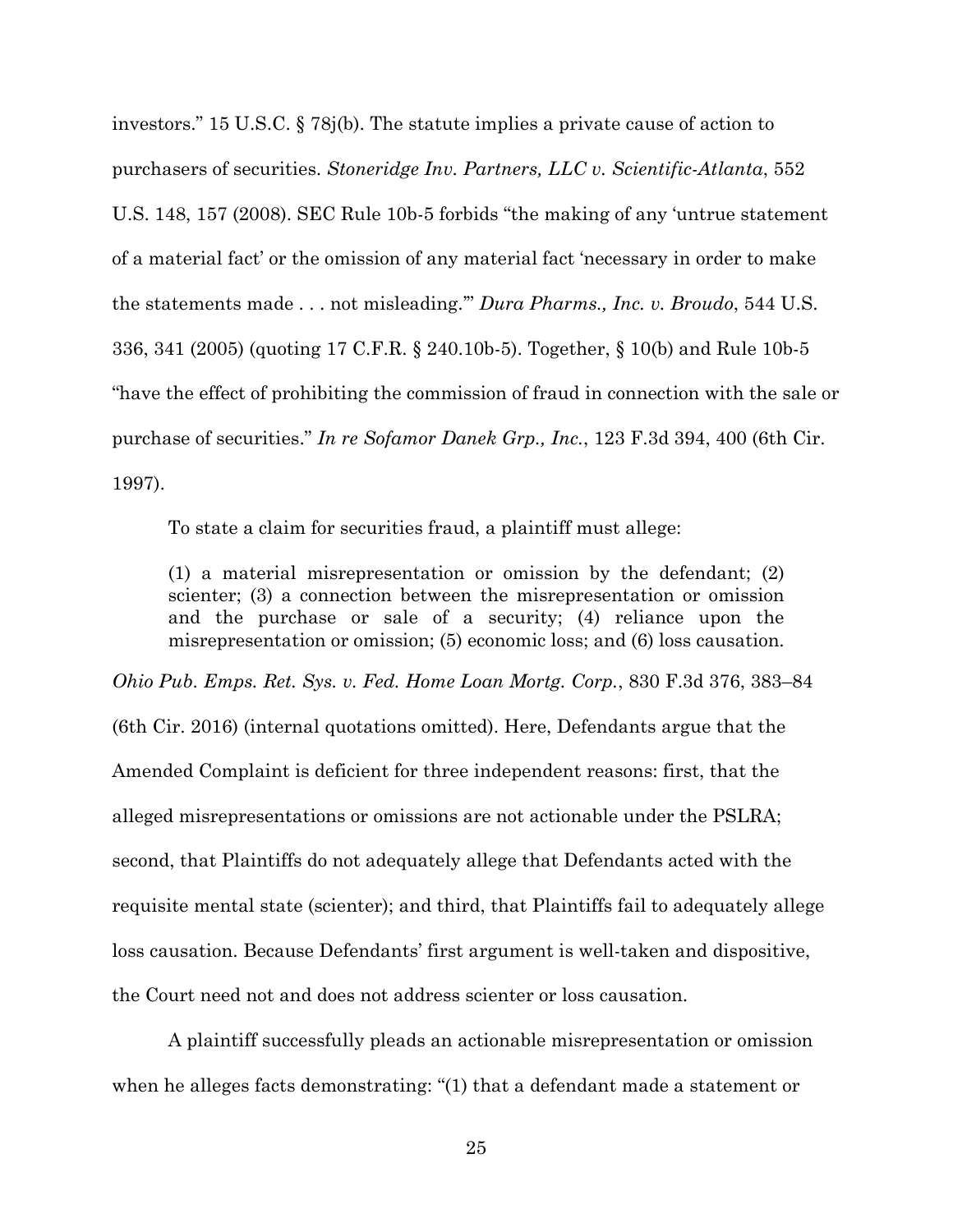omission that was false or misleading; and (2) that this statement or omission concerned a material fact." *In re Omnicare, Inc. Sec. Litig.* ("*Omnicare III*"), 769 F.3d 455, 470 (6th Cir. 2014). While seemingly straightforward, courts "must apply a different analytical framework to cases based on affirmative misrepresentations, as opposed to omissions" and "different rules apply when the misrepresentation or omission concerns hard, as opposed to soft, information." *Id*.

An actionable misrepresentation is:

an affirmative statement that is misleading or false. When an alleged misrepresentation concerns hard information—typically historical information or other factual information that is objectively verifiable it is actionable if a plaintiff pleads facts showing that the statement concerned a material fact and that it was objectively false or misleading. When an alleged misrepresentation concerns soft information, which includes predictions and matters of opinion, a plaintiff must additionally plead facts showing that the statement was made with knowledge of its falsity[.]

*Id*. (internal quotations and citations omitted). When reviewing alleged misrepresentations of "soft information," the Sixth Circuit first evaluates the materiality and whether the statement was misleading or false, and saves subjective inquiry for the scienter analysis. *Id*. at 471 (citing *In re Credit Suisse First Boston Corp.*, 431 F.3d 36, 48–49 (1st Cir. 2005), overruled on other grounds by *Tellabs, Inc. v. Makor Issues & Rights, Ltd.*, 551 U.S. 308 (2007)).

An actionable omission, on the other hand, is a defendant's "failure to disclose information when it had a duty to do so." *Id*. "[I]t bears emphasis that

§ 10(b) and Rule 10b-5 do not create an affirmative duty to disclose any and all . . .

information." *Matrixx Initiatives, Inc. v. Siracusano*, 563 U.S. 27, 44 (2011). Instead,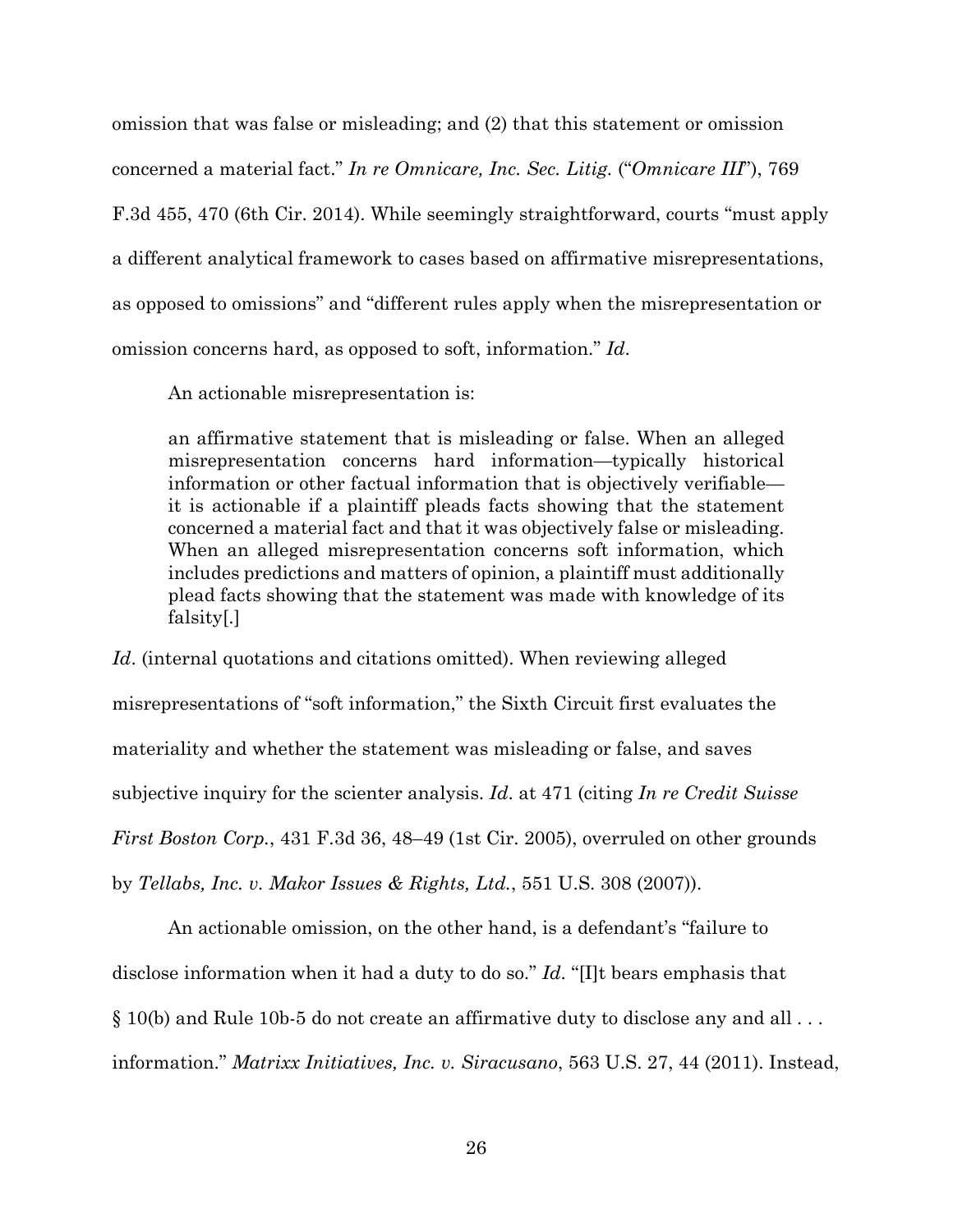[a] duty to affirmatively disclose may arise when there is insider trading, a statute requiring disclosure, or . . . an inaccurate, incomplete[,] or misleading prior disclosure. To complicate matters further, when a person or corporation comes into possession of information that makes a prior statement inaccurate, incomplete, or misleading, different duties to disclose the new information arise, perhaps unsurprisingly, depending on whether the new information is hard or soft. If the new information is hard, then a person or corporation has a duty to disclose it if it renders a prior disclosure objectively inaccurate, incomplete, or misleading. If the new information is soft, then a person or corporation has a duty to disclose it only if [it is] virtually as certain as hard facts and contradicts the prior statement.

*Omnicare III*, 769 F.3d at 471. The Sixth Circuit has explained, "the new

information must be so concrete that the defendant must have actually known that the new information renders the prior statement misleading or false and still did not disclose it." *Id*. "A company is also obligated, once it chooses to speak on a subject, to do so fully and fairly[.]" *Chamberlain v. Reddy Ice Holdings, Inc.*, 757 F. Supp. 2d 683, 700 (E.D. Mich. 2010). "Our securities laws therefore require an actor to provide complete and non-misleading information with respect to the subjects on which he undertakes to speak." *City of Monroe Emps. Ret. Sys. v. Bridgestone Corp.*, 399 F.3d 651, 670 (6th Cir. 2005) (internal quotations omitted).

To be actionable, misrepresentations and omissions must also relate to *material* facts. "Misrepresented or omitted facts are material only if a reasonable investor would have viewed the misrepresentation or omission as 'having significantly altered the total mix of information made available.'" *In re Sofamor Danek*, 123 F.3d at 400 (quoting *Basic Inc. v. Levinson*, 485 U.S. 224, 232 (1988)). Omitted information is immaterial if it is "so obviously unimportant to a reasonable investor that reasonable minds could not differ on the question of [its]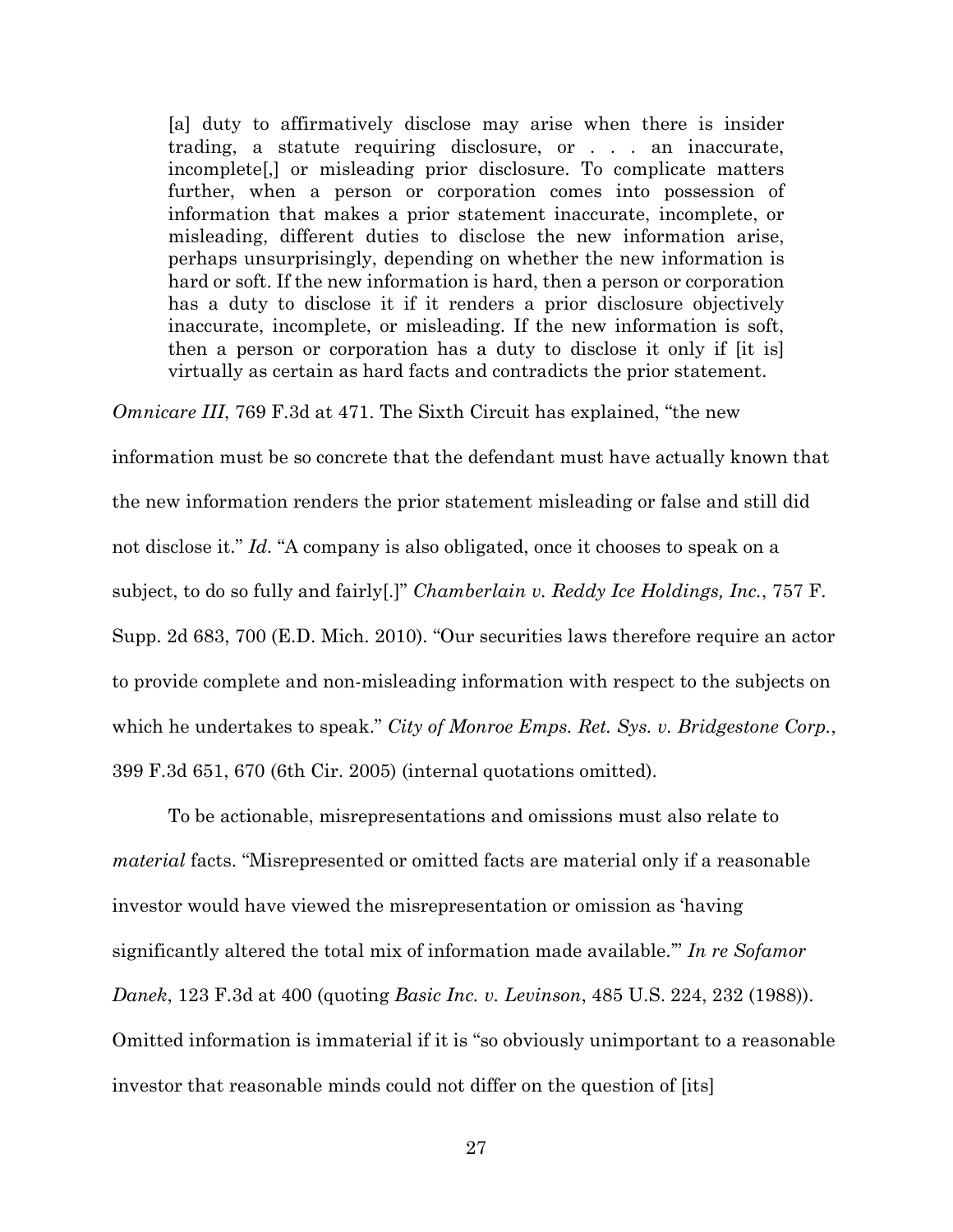unimportance." *City of Monroe*, 399 F.3d at 680 (internal quotations and emphasis omitted).

"'Immaterial statements include vague, soft, puffing statements or obvious hyperbole' upon which a reasonable investor would not rely." *In re Ford Motor Co. Sec. Litig.*, 381 F.3d 563, 570 (6th Cir. 2004) (quoting *In re K–tel Int'l, Inc. Sec. Litig.*, 300 F.3d 881, 897 (8th Cir. 2002)). "Courts have consistently found immaterial a certain kind of rosy affirmation commonly heard from corporate managers and numbingly familiar to the marketplace—loosely optimistic statements that are so vague, so lacking in specificity, or so clearly constituting the opinions of the speaker, that no reasonable investor could find them important." *Indiana State Dist. Council of Laborers & Hod Carriers Pension and Welfare Fund v. Omnicare, Inc.* ("*Omnicare I*"), 583 F.3d 935, 944 (6th Cir. 2009). Still, the Sixth Circuit warns that courts "must tread lightly at the motion-to-dismiss stage, engaging carefully with the facts of a given case and considering them in their full context," when considering materiality. *Omnicare III*, 769 F.3d at 472.

The Court "undertake[s] a statement-by-statement analysis" according to this framework. *Bondali v. Yum! Brands, Inc.*, 620 F. App'x 483, 491 (6th Cir. 2015).

#### **1. Q1 19 Earnings Call**

Defendants argue that Mr. Tierney's comments made on the Q1 19 Earnings Call are not actionable under the PSLRA. For different reasons as to each alleged deficiency, the Court agrees.

First, Plaintiffs allege that AEP "concealed" the real reason why it withheld support for the initial draft of HB 6—that it did not include OVEC cost recovery.

28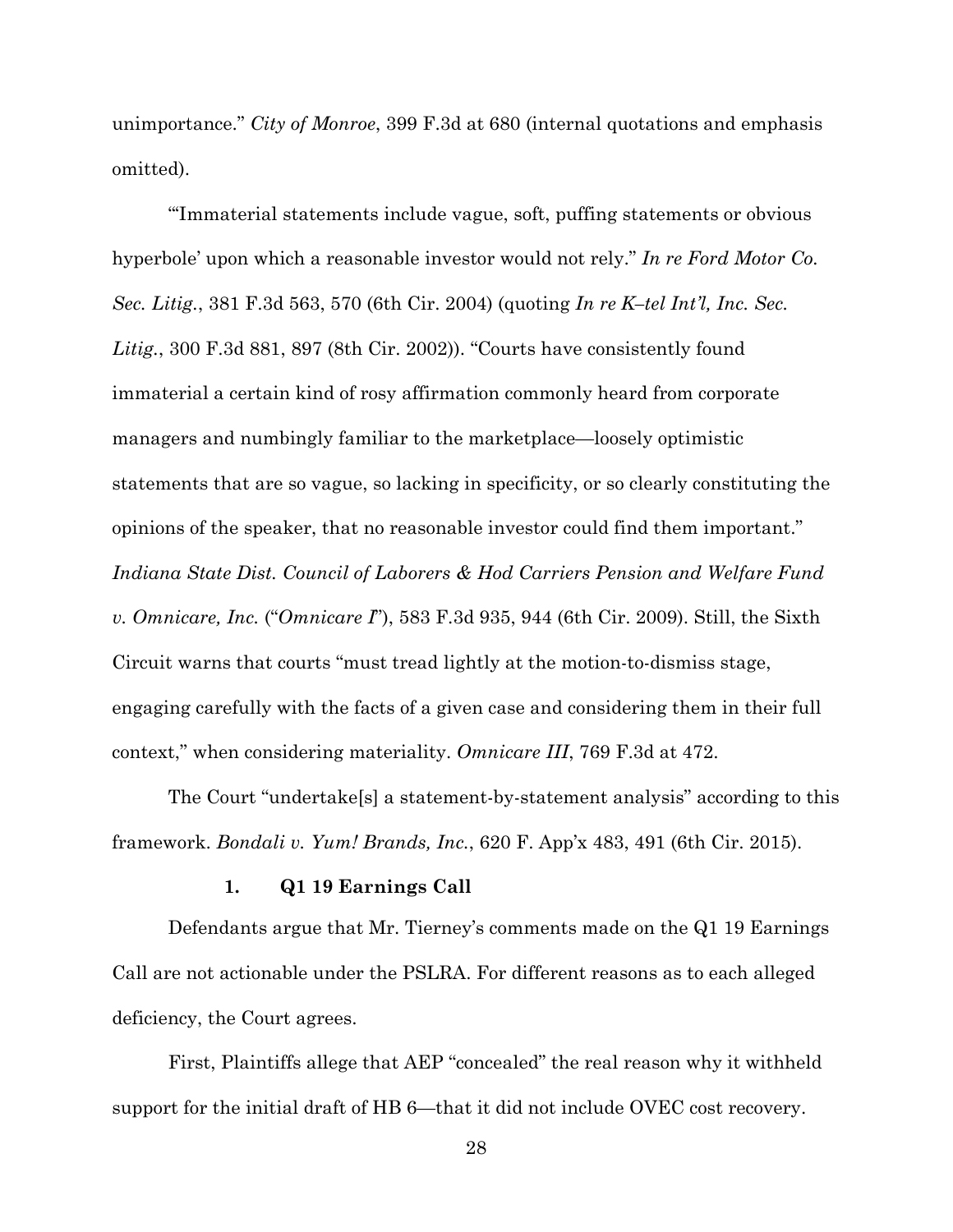But, as even the Amended Complaint makes clear, OVEC cost recovery was a visible priority for AEP in the decade leading up to HB 6's introduction. (Am. Compl., ¶¶ 40–52.) For example, Mr. Akins stated publicly in 2017 that the company was "looking for permanent support of the PPA that provides OVEC generation to AEP Ohio customers." (*Id*., ¶ 50.) That same year, AEP supported legislation that "would provide nearly \$256.6 million in subsidies to the OVEC Plants" over the remaining term of the ICPA. (*Id*., ¶ 52.) As a result, Mr. Tierney's express reference to OVEC cost recovery on the Q1 19 Earnings Call would not have significantly altered the total mix of information then available to investors. In other words, the alleged omission was not material.

As to the allegation that AEP "concealed" that it was bribing Speaker Householder to obtain OVEC cost recovery, Mr. Tierney's comments on the Q1 19 Earnings Calls were "too generic and innocuous" to be actionable on that basis. *In re TransDigm Grp., Inc. Sec. Litig.*, 440 F. Supp. 3d 740, 767 (N.D. Ohio 2020). The Court simply does not accept the notion that such "vague and generic" statements created any impression that could, or would, have misled a reasonable investor to believe that AEP *was not* engaged in the criminal bribery scheme that Plaintiffs allege. *Id.*, citing, *inter alia*, *Zaluski v. United Am. Healthcare Corp.*, 527 F.3d 564, 573–74 (6th Cir. 2008) and *City of Monroe*, 399 F.3d at 671. Nor does the Court find that those statements gave rise to a duty to disclose any such scheme. *Id*. *See also In re Sofamor Danek*, 123 F. 3d at 402 (explaining that "[t]he legality of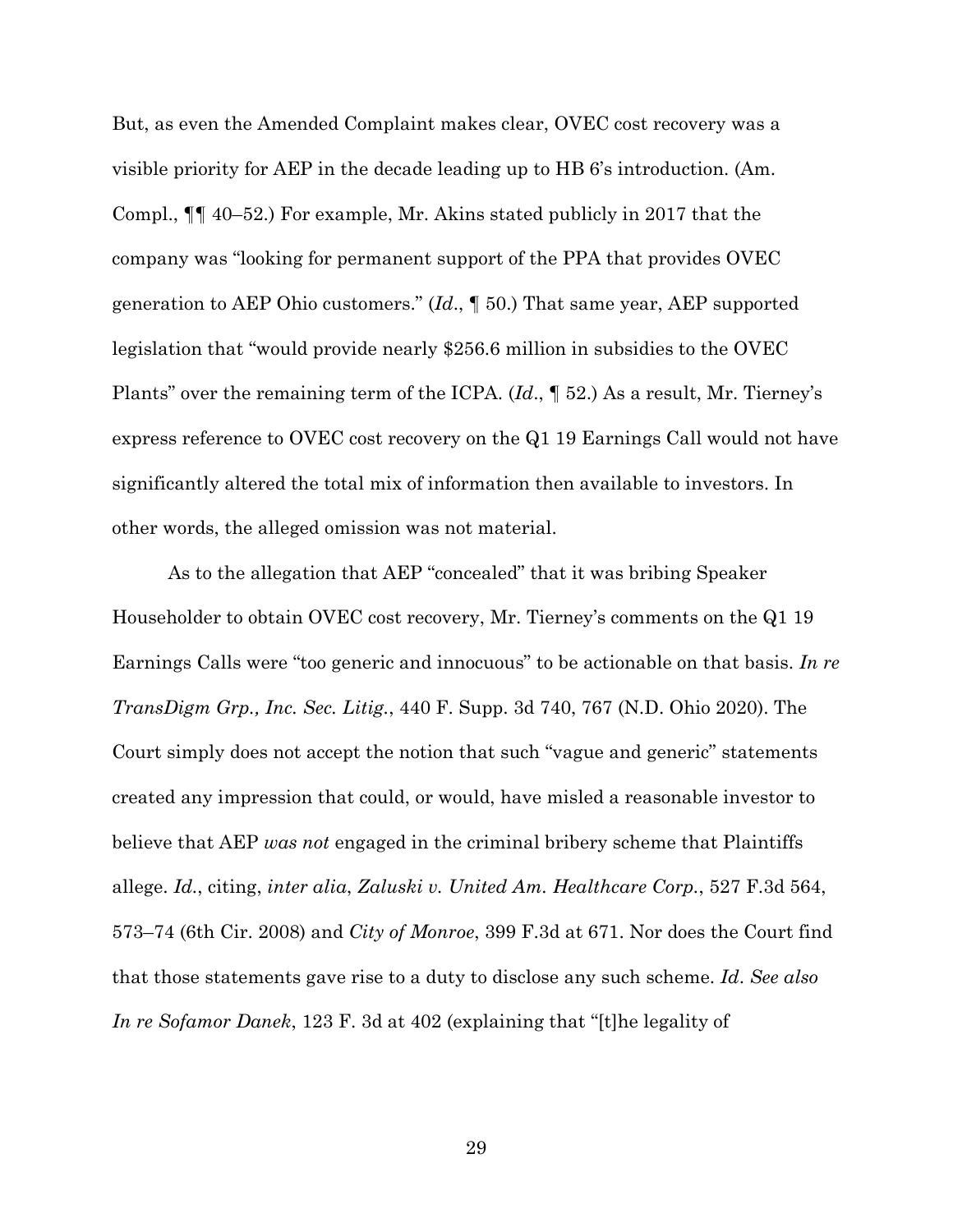[defendant's] support for [a] non-profit foundation . . . was a matter of opinion—'soft information'") (internal quotation and citation omitted).

#### **2. Q2 19 10-Q**

The Q2 19 10-Q and Q2 Earnings Call are similarly inactionable under the PSLRA. The Q2 19 10-Q set out a factual explanation of HB 6 and a generic statement that management "is analyzing the impact" of the newly passed legislation. On the Q2 Earnings Call, Mr. Akins described the bill, highlighted five "positives from th[e] legislation for [AEP]," and "congratulate[d]" Speaker Householder and others for its passage. None of these statements misrepresents or omits material information.

Plaintiffs allege that the  $Q2$  19 10-Q was false and misleading because AEP had in fact calculated the impact of OVEC cost recovery on its business and "thus created the misleading impression that AEP was not behind HB6's cost recovery provisions." (Am. Compl., ¶ 61.) But no reasonable investor would draw such an impression from the mere deferral of an opinion on how a piece of legislation impacting more than 30 separate provisions of the Ohio Revised Code governing a company's core business and signed into law only two days prior would impact a company's operations or financial position. (*See* ECF No. 29-9.) Plaintiffs similarly allege that the Q2 Earnings Call "created the false impression that AEP was merely a distant beneficiary of the bill when, in truth, AEP was actively involved in getting the bill passed[.]" (*Id*., ¶ 63.) Contrary to Plaintiffs' allegations, AEP lobbied on HB 6—and the OVEC cost recovery provision—in broad daylight. As noted in the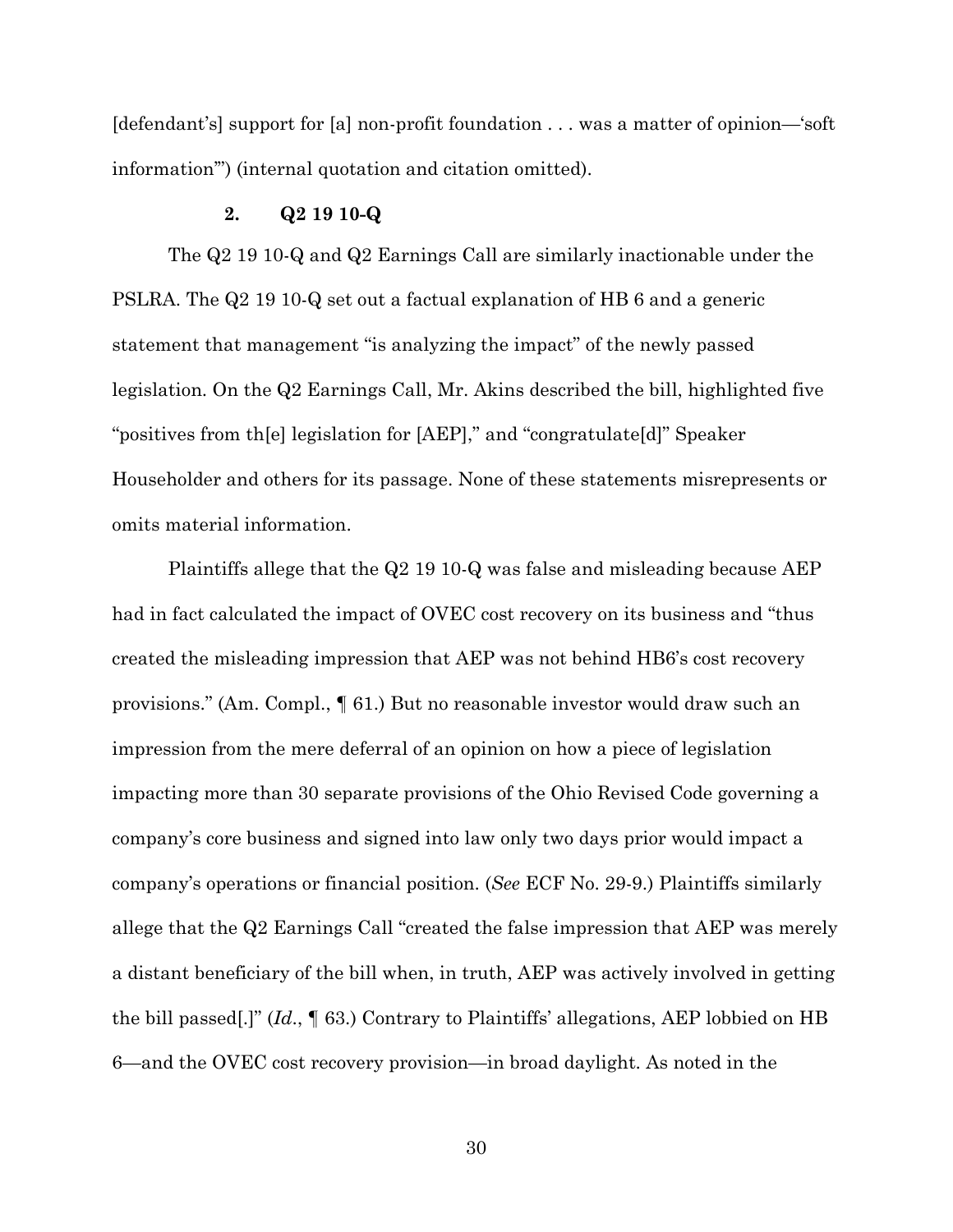Amended Complaint, AEP's Vice President of External Affairs testified in favor of that provision shortly before the bill passed. (*See id*., ¶ 90(c).)

Plaintiffs further allege that Defendants "fraudulently concealed" bribery and corruption in the Q2 19 10-Q and Q2 Earnings Call. As above, statements so vague, generic, and innocuous as those identified did not create any impression about the legitimacy of AEP's lobbying activities on HB 6 or a duty to disclose the alleged illegitimate ones. *In re TransDigm*, 440 F. Supp. 3d at 767.

#### **3. Regulatory Newsletter, Q3 19 10-Q, and 2019 10-K**

The allegedly offensive statements made in AEP's Regulatory Newsletter, Q3 19 10-Q, and 2019 10-K "can be cast aside with little fanfare[.]" *Bondali*, 620 F. App'x at 491. They simply describe the provisions of HB 6 as signed into law and, in the case of the regulatory newsletter, the repeal referendum efforts underway. There is no allegation that the descriptions are factually inaccurate. Accordingly, the statements are neither false nor misleading. *See id*. (concluding that defendant "did not commit any misstatement by simply explaining that because sales were lower, projections would be lower").

#### **4. Corporate Accountability Reports**

Finally, Defendants argue that the Corporate Accountability Reports are "textbook" puffery, inactionable under the PSLRA. The Court agrees. The statements excerpted contain corporate-speak "so banal and ubiquitous" that a reasonable investor would rely no more on their content than on a glossy brochure of toothy grins and erect thumbs. *See Omnicare I*, 583 F.3d at 944. *See also In re TransDigm*, 440 F. Supp. 3d at 764 (finding statements about "value," "strength,"

31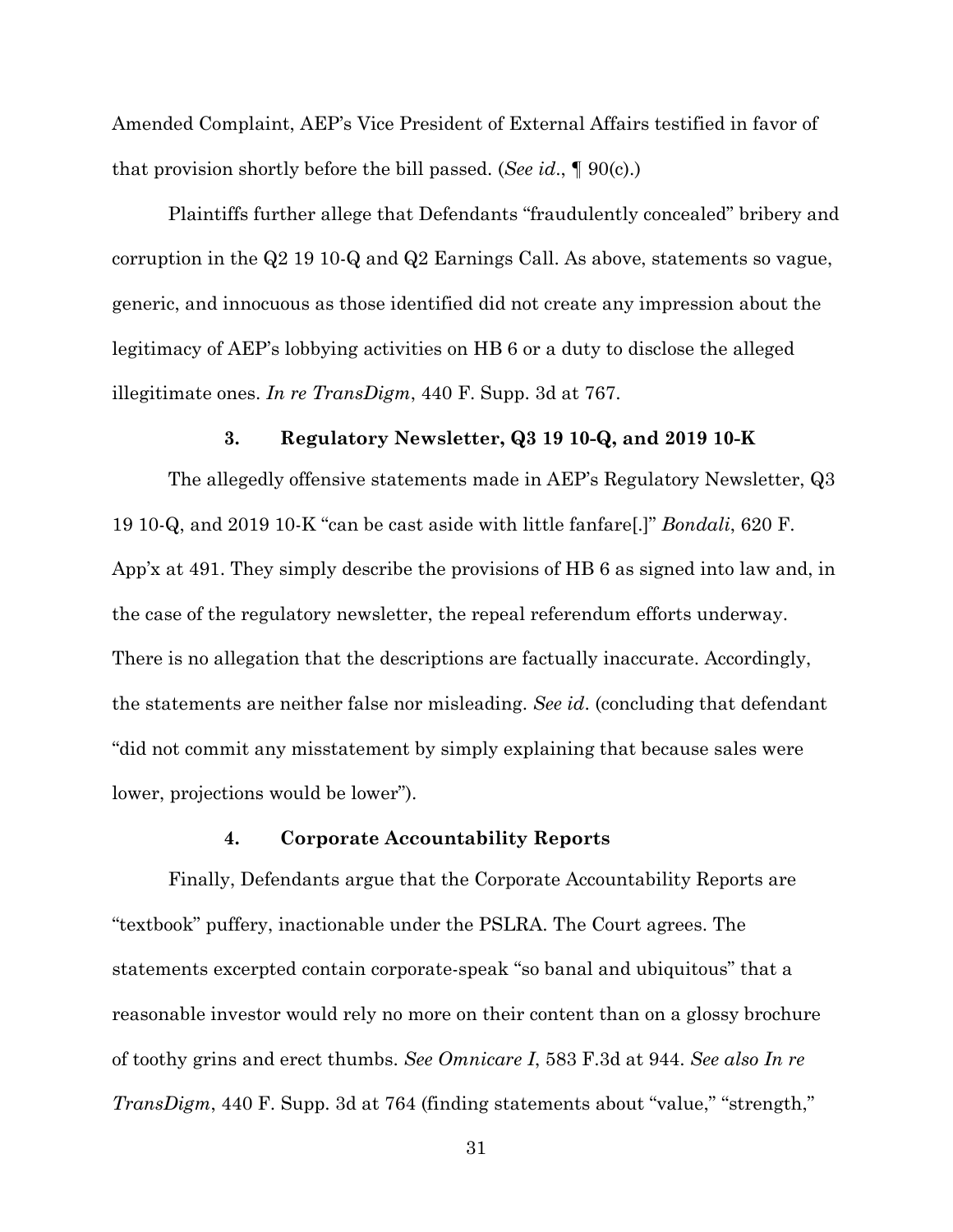and "quality" to be "[un]tethered to any kind of objective standard" and "so lacking in specificity that no reasonable investor could have found them important in the 'total mix' of information"). Plaintiffs argue that their reference to a "belief in transparency" and "public[] disclos[ure of] lobbying activities and political contributions" imposed an obligation on AEP to disclose its contributions to EOE. (*See* Resp., 10–13.) In context, however, those statements are more akin to "a declaration of corporate aspirations," which cannot form the basis of a claim under the PSLRA. *Bondali*, 520 F. App'x at 490 (finding that corporate policy on food safety was not actionable because it was "a statement of aspiration made in [defendant's] corporate Code of Conduct rather than an assertion of objective fact").

Defendants' motion to dismiss Count One is **GRANTED**.

#### **B. Count Two fails to state a claim for control person liability.**

In Count Two of the Amended Complaint, Plaintiffs assert a claim against the Individual Defendants under Section 20(a) of the Exchange Act. To plead such a claim, the plaintiff must allege facts "demonstrating that the defendant controlled another person who committed an underlying violation of the [Exchange] Act, and that the defendant culpably participated in that underlying violation." *In re Transdigm*, 440 F. Supp. 3d at 773 (internal quotations and emphasis omitted). Because Plaintiffs failed to plead a primary violation of the Exchange Act, Count Two must also be dismissed. *Id*.

Defendants' motion to dismiss Count Two is **GRANTED**.

32